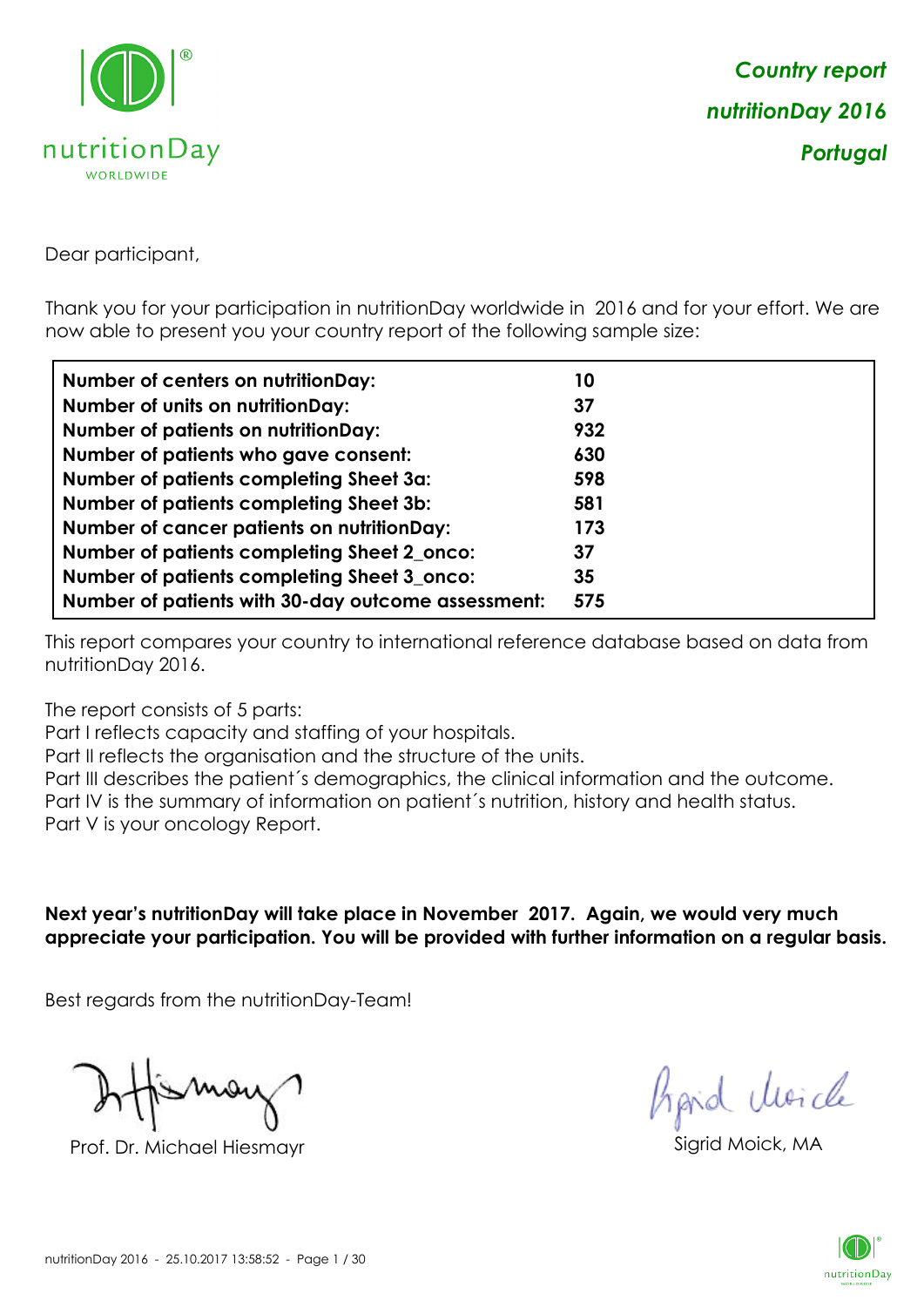## *I. Hospital capacity and staffing ("Hospital sheet"):*

|                                                                                    | <b>YOUR RESULTS</b> | <b>REFERENCE RESULTS</b> |
|------------------------------------------------------------------------------------|---------------------|--------------------------|
| 1. Total number of beds in hospital                                                | 343 [204-412]       | 305 [180-526]            |
|                                                                                    |                     |                          |
| 2. Total number of admissions in the hospital last year                            | 14324 [7802-18453]  | 17891 [8741-38415]       |
| 3. Total number of staff in the hospital                                           |                     |                          |
| <b>Total medical doctors</b>                                                       | 266 [124-340]       | 162 [65-328]             |
| <b>Medical specialists</b>                                                         | 243 [101-299]       | 108 [44-210]             |
| Medical non-specialists                                                            | 38 [19-67]          | 35 [12-81]               |
| <b>Nurses</b>                                                                      | 375 [279-552]       | 346 [124-710]            |
| <b>Dieticians</b>                                                                  | $3[2-4]$            | $4[1-8]$                 |
| Nutritionists                                                                      | $3[2-5]$            | $1[0-4]$                 |
| Pharmacists                                                                        | $9 [7-16]$          | $6[3-14]$                |
| Kitchen staff                                                                      | 48 [9-78]           | 28 [11-55]               |
|                                                                                    |                     |                          |
| <b>Full time equivalent</b>                                                        |                     |                          |
| <b>Total medical doctors</b>                                                       | 181 [108-312]       | 126 [56-296]             |
| <b>Medical specialists</b>                                                         | 162 [84-260]        | 88 [44-210]              |
| Medical non-specialists                                                            | 38 [19-67]          | 33 [11-83]               |
| <b>Nurses</b>                                                                      | 375 [278-552]       | 317 [123-726]            |
| <b>Dieticians</b>                                                                  | $3[2-4]$            | $4[1-7]$                 |
| Nutritionists                                                                      | $3[2-4]$            | $1[0-4]$                 |
| Pharmacists                                                                        | $9 [7-16]$          | $5[2-11]$                |
| Kitchen staff                                                                      | 48 [9-78]           | 25 [12-50]               |
|                                                                                    |                     |                          |
| 4. Does the hospital have a nutrition care strategy?                               | 7 (87.5%) Yes       | 269 (76.0%) Yes          |
|                                                                                    |                     |                          |
| 5. Which nutrition-related standards or routine activities exist in your hospital? |                     |                          |
| Nutrition training is available                                                    | 7 (87.5%) Yes       | 226 (63.8%) Yes          |
| Nutrition steering committee is available                                          | 8 (100%) Yes        | 207 (58.5%) Yes          |
| Quality indicators are recorded and reported to national<br>or regional level      | 4 (50.0%) Yes       | 139 (39.3%) Yes          |
| Quality indicators are used for internal benchmarking                              | 7 (87.5%) Yes       | 171 (48.3%) Yes          |
| Patient feedback about food and food service is collected<br>using a questionnaire | 8 (100%) Yes        | 250 (70.6%) Yes          |
| None                                                                               |                     | 30 (8.5%) Yes            |
| No answer given                                                                    |                     |                          |

### **6. Which codes are available /routinely used in your hospital for billing and reimbursement purposes?**

| <b>Codes available</b>     |                          |                 |
|----------------------------|--------------------------|-----------------|
| <b>Nutrition Support</b>   | $\overline{\phantom{0}}$ | 175 (49.4%) Yes |
| Oral nutrition supplements | $\overline{\phantom{a}}$ | 141 (39.8%) Yes |

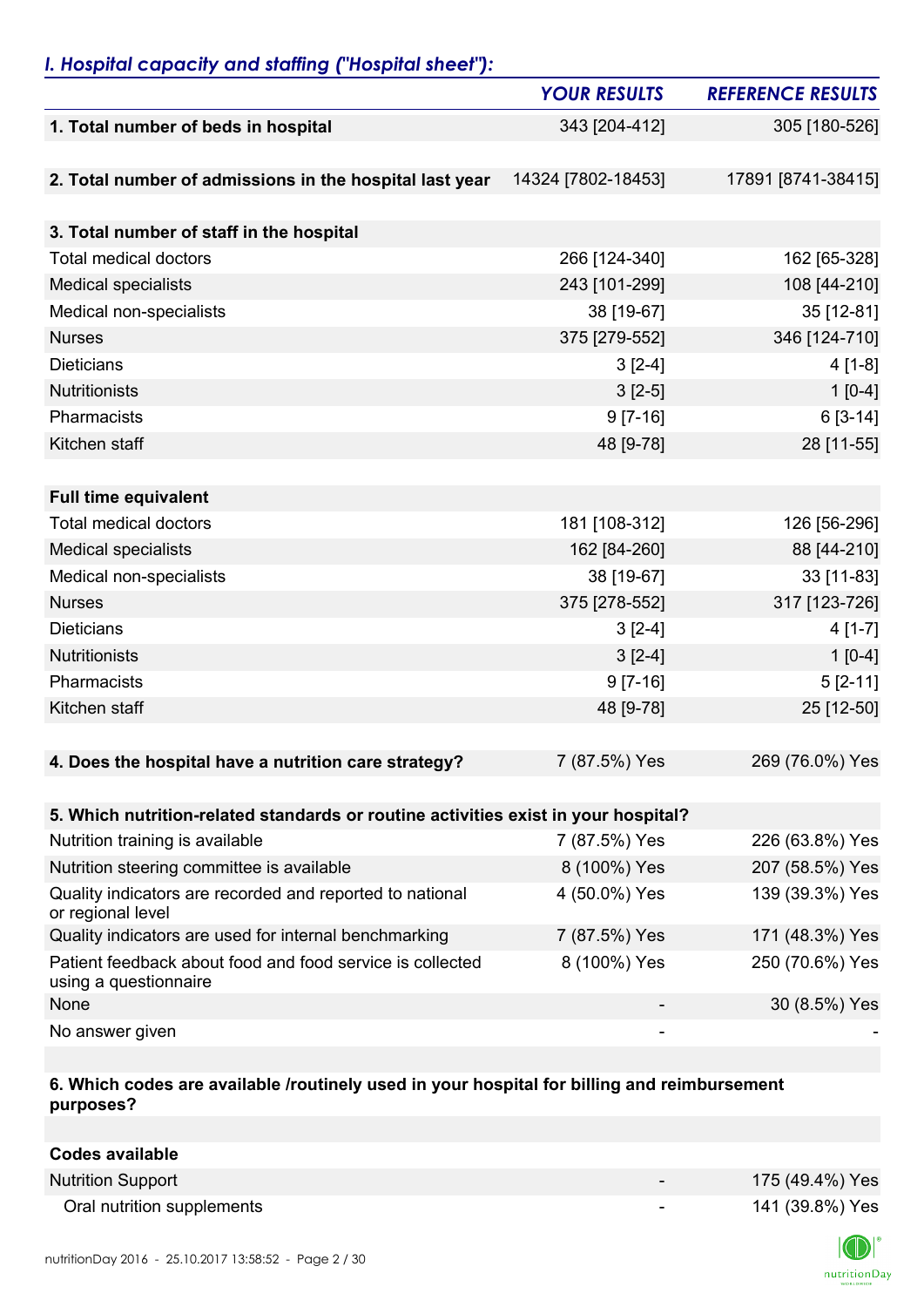| Parenteral nutrition                                      | 1 (12.5%) Yes            | 202 (57.1%) Yes |
|-----------------------------------------------------------|--------------------------|-----------------|
| <b>Enteral nutrition</b>                                  | 1 (12.5%) Yes            | 167 (47.2%) Yes |
| Dietary counseling                                        |                          | 120 (33.9%) Yes |
| Specific dietary interventions                            |                          | 104 (29.4%) Yes |
| Screening for malnutrition                                | 1 (12.5%) Yes            | 88 (24.9%) Yes  |
| <b>Risk of malnutrition</b>                               | 3 (37.5%) Yes            | 90 (25.4%) Yes  |
| Malnutrition (in general)                                 | 3 (37.5%) Yes            | 170 (48.0%) Yes |
| Severity of malnutrition (i.e. mild, moderate, severe)    | 3 (37.5%) Yes            | 154 (43.5%) Yes |
| No information available from billing/finance/controlling | 3 (37.5%) Yes            | 55 (15.5%) Yes  |
| No answer given                                           |                          | 28 (7.9%)       |
|                                                           |                          |                 |
| <b>Codes routinely used</b>                               |                          |                 |
| <b>Nutrition Support</b>                                  |                          | 139 (39.3%) Yes |
| Oral nutrition supplements                                |                          | 111 (31.4%) Yes |
| Parenteral nutrition                                      |                          | 177 (50.0%) Yes |
| <b>Enteral nutrition</b>                                  | $\overline{\phantom{a}}$ | 145 (41.0%) Yes |
| Dietary counseling                                        |                          | 88 (24.9%) Yes  |
| Specific dietary interventions                            |                          | 84 (23.7%) Yes  |
| Screening for malnutrition                                | 1 (12.5%) Yes            | 68 (19.2%) Yes  |
| <b>Risk of malnutrition</b>                               |                          | 61 (17.2%) Yes  |
| Malnutrition (in general)                                 | 1 (12.5%) Yes            | 138 (39.0%) Yes |
| Severity of malnutrition (i.e. mild, moderate, severe)    | 1 (12.5%) Yes            | 126 (35.6%) Yes |
| No information available from billing/finance/controlling | 3 (37.5%) Yes            | 68 (19.2%) Yes  |
| No answer given                                           |                          | 42 (11.9%)      |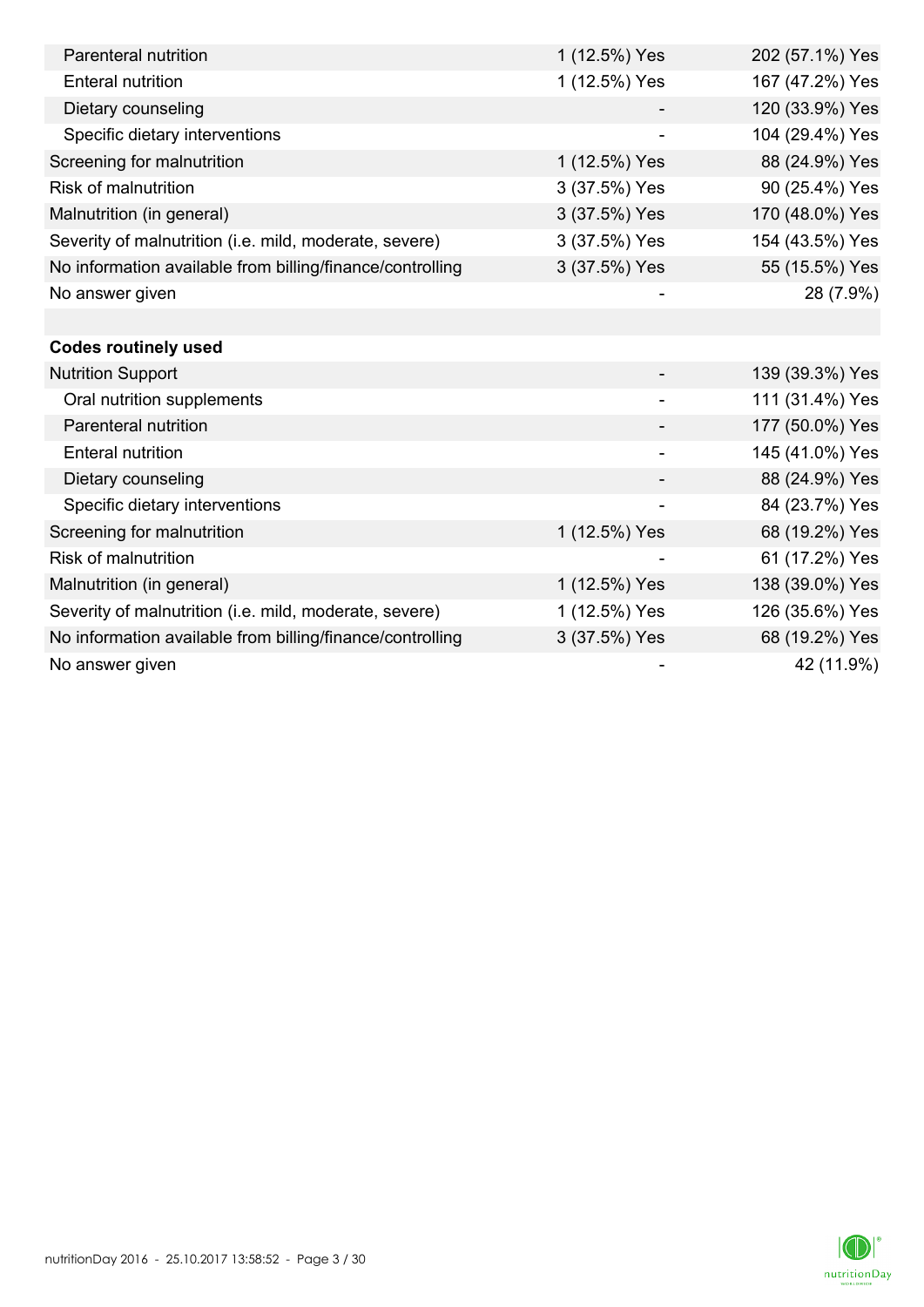# *II. Unit organisation and structures ("Sheet 1a/1b"):*

|                                                                       | <b>YOUR RESULTS</b> | <b>REFERENCE RESULTS</b> |
|-----------------------------------------------------------------------|---------------------|--------------------------|
|                                                                       |                     |                          |
| Internal Medicine / General                                           | 9(24.3%)            | 92 (20.0%)               |
| Internal Medicine / Cardiology                                        | 1(2.7%)             | 26 (5.7%)                |
| Internal Medicine / Gastroenterology & hepatology                     | $2(5.4\%)$          | 31 (6.8%)                |
| Internal Medicine / Geriatrics                                        |                     | $37(8.1\%)$              |
| Internal Medicine / Infectious diseases                               |                     | $5(1.1\%)$               |
| Internal Medicine / Nephrology                                        |                     | $5(1.1\%)$               |
| Internal Medicine / Oncology (incl. radiotherapy)                     | 1(2.7%)             | 35 (7.6%)                |
| Interdisciplinary                                                     | 1(2.7%)             | 21 (4.6%)                |
| Long term care                                                        |                     | 7(1.5%)                  |
| Neurology                                                             |                     | $14(3.1\%)$              |
| Surgery / General                                                     | 5(13.5%)            | 82 (17.9%)               |
| Surgery/ Cardiac/Vascular/Thoracic                                    | 1(2.7%)             | $6(1.3\%)$               |
| Surgery / Neurosurgery                                                |                     | $4(0.9\%)$               |
| Surgery / Orthopedic                                                  | $2(5.4\%)$          | 19 (4.1%)                |
| Trauma                                                                |                     | 7(1.5%)                  |
| Ear Nose Throat (ENT)                                                 |                     | 7(1.5%)                  |
| Gynecology / Obstetrics                                               |                     | $10(2.2\%)$              |
| Pediatrics                                                            |                     |                          |
| Psychiatry                                                            | $2(5.4\%)$          | 3(0.7%)                  |
| <b>Others</b>                                                         | 13 (35.1%)          | 48 (10.5%)               |
|                                                                       |                     |                          |
| 2. Number of registered inpatients at noon                            | 21 [17-27]          | 24 [17-35]               |
|                                                                       |                     |                          |
| 3. Total bed capacity of the unit                                     | 26 [18-32]          | 31 [25-44]               |
|                                                                       |                     |                          |
| 4. Number of each type of staff in the unit for TODAY's morning shift |                     |                          |
|                                                                       |                     |                          |
| <b>Fully trained</b>                                                  |                     |                          |
| <b>Medical doctors</b>                                                | $6[3-10]$           | $4[2-8]$                 |
| <b>Nurses</b>                                                         | $6[5-11]$           | $5[4-8]$                 |
| Nursing aides                                                         | $4[3-7]$            | $2[1-4]$                 |
| <b>Dieticians</b>                                                     | $1[0-1]$            | $1 [0-1]$                |
| <b>Nutritionists</b>                                                  | $0 [0-1]$           | $0 [0-1]$                |
| Administrative staff                                                  | $1[1-2]$            | $1[0-2]$                 |
| Other staff involved in patient care                                  | $1$ [0-3]           | $1[0-3]$                 |
|                                                                       |                     |                          |
| In training                                                           |                     |                          |
| <b>Medical doctors</b>                                                | $1 [0-7]$           | $1$ [0-3]                |
| <b>Medical students</b>                                               | $0[0-5]$            | $1[0-2]$                 |
| <b>Nurses</b>                                                         | $0 [0-2]$           | $1[0-3]$                 |

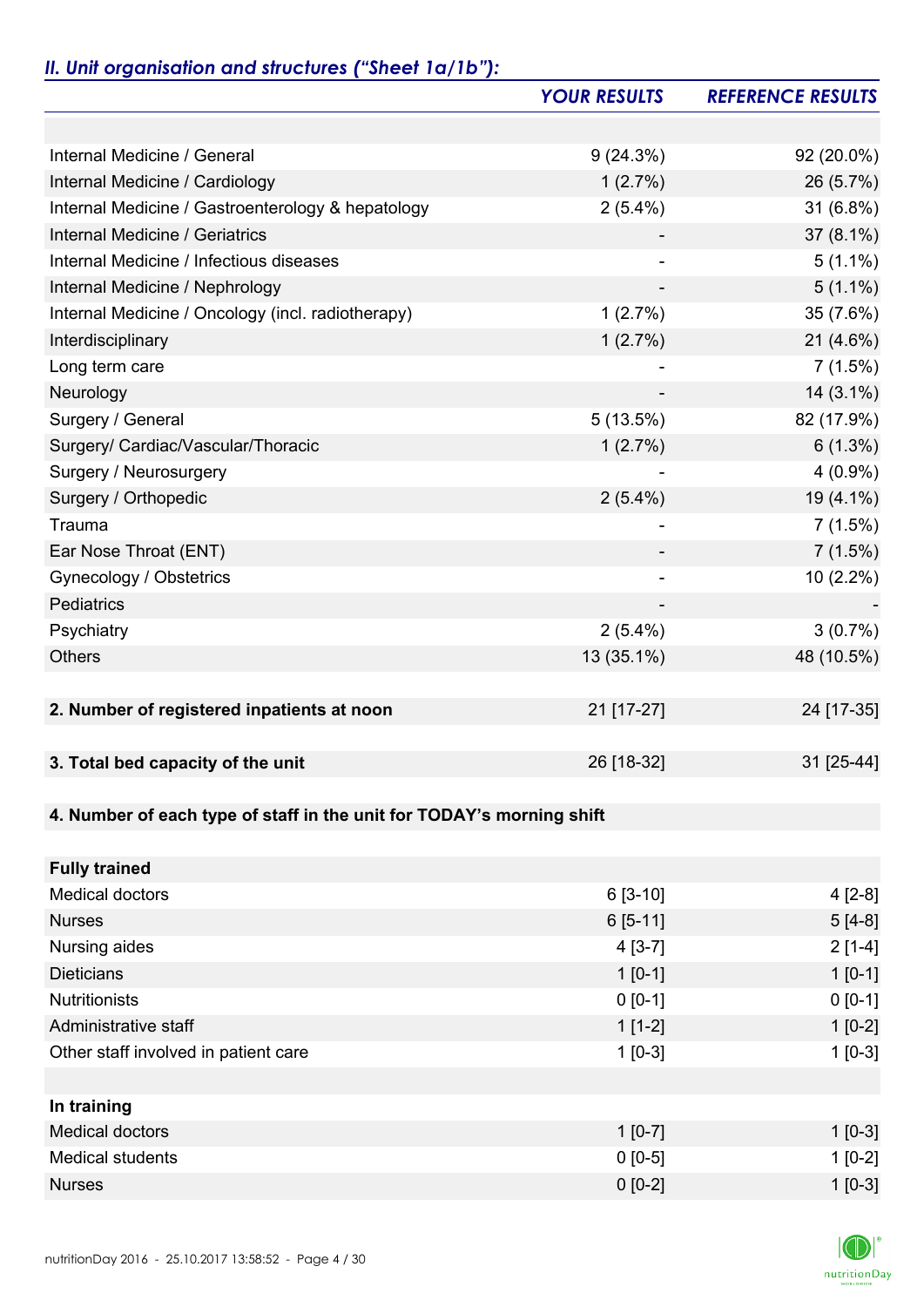| Nursing aides                                                                                       | $0 [0-0]$      | $0[0-0]$        |
|-----------------------------------------------------------------------------------------------------|----------------|-----------------|
| <b>Dieticians</b>                                                                                   | $0 [0-0]$      | $0 [0-0]$       |
| <b>Nutritionists</b>                                                                                | $0 [0-0]$      | $0[0-0]$        |
| Other staff involved in patient care                                                                | $0 [0-0]$      | $0 [0-0]$       |
|                                                                                                     |                |                 |
| 5. Is there a nutrition support team in your hospital<br>available?                                 | 26 (92.9%) Yes | 323 (73.6%) Yes |
| 6. Does the unit have a nutrition care strategy?                                                    | 23 (82.1%) Yes | 316 (72.0%) Yes |
|                                                                                                     |                |                 |
| 7. Is there a person in your unit responsible for<br>nutrition care?                                | 16 (57.1%) Yes | 317 (72.2%) Yes |
| 8. Is there a dietician, nutritionist or dietetic assistant<br>available for your unit?             | 25 (89.3%) Yes | 395 (90.0%) Yes |
| 9. Is specific staff responsible for providing feeding<br>assistance to patients during meal times? | 23 (82.1%) Yes | 268 (61.0%) Yes |
| 10. How do you MAINLY screen/monitor patients for malnutrition?                                     |                |                 |
|                                                                                                     |                |                 |
| At admission                                                                                        |                |                 |
| No routine screening                                                                                | 4 (10.8%) Yes  | 45 (9.8%) Yes   |
| No fixed criteria                                                                                   | 1 (2.7%) Yes   | 10 (2.2%) Yes   |
| Experience / visual assessment only                                                                 | 6 (16.2%) Yes  | 43 (9.4%) Yes   |
| Weighing / BMI only                                                                                 | 2 (5.4%) Yes   | 66 (14.4%) Yes  |
| <b>Nutritional Risk Screening (NRS) 2002</b>                                                        | 6 (16.2%) Yes  | 131 (28.5%) Yes |
| Malnutrition Universal Screening Tool (MUST)                                                        | 9 (24.3%) Yes  | 28 (6.1%) Yes   |
| Malnutrition Screening tool (MST)                                                                   |                | 42 (9.2%) Yes   |
| <b>SNAQ</b>                                                                                         |                | 2 (0.44%) Yes   |
| Other formal tool                                                                                   |                | 70 (15.3%) Yes  |
| I do not know                                                                                       |                | 2 (0.44%) Yes   |
| Missing                                                                                             | $9(24.3\%)$    | 20 (4.4%)       |
|                                                                                                     |                |                 |
| <b>During hospital stay</b>                                                                         |                |                 |
| No routine monitoring                                                                               | 1 (2.7%) Yes   | 43 (9.4%) Yes   |
| No fixed criteria                                                                                   | 8 (21.6%) Yes  | 44 (9.6%) Yes   |
| Experience / visual assessment only                                                                 | 8 (21.6%) Yes  | 90 (19.6%) Yes  |
| Weighing / BMI only                                                                                 | 4 (10.8%) Yes  | 132 (28.8%) Yes |
| Other formal tool                                                                                   | 7 (18.9%) Yes  | 121 (26.4%) Yes |
| I do not know                                                                                       |                | 9 (2.0%) Yes    |
| Missing                                                                                             | $9(24.3\%)$    | 20 (4.4%)       |
|                                                                                                     |                |                 |
| 11a. Do you routinely use guidelines or standards for<br>nutrition care?                            | 23 (85.2%) Yes | 343 (78.7%) Yes |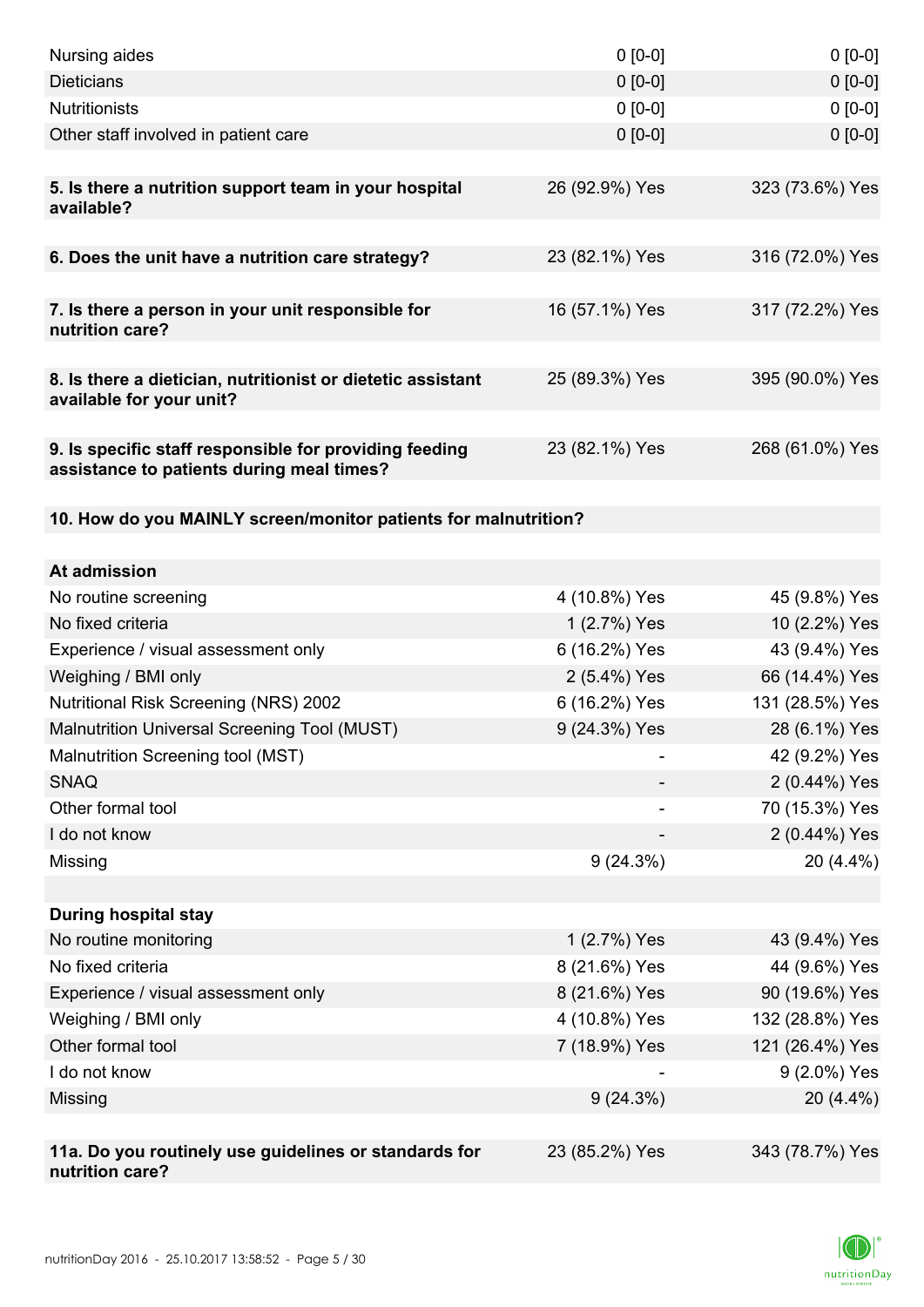| 11b. If yes, which one is mainly used?  |                |                 |
|-----------------------------------------|----------------|-----------------|
| International guidelines                | 14 (60.9%) Yes | 86 (25.1%) Yes  |
| National guidelines                     | 3 (13.0%) Yes  | 56 (16.3%) Yes  |
| Standards on hospital level             | 2 (8.7%) Yes   | 115 (33.5%) Yes |
| Standards on unit level                 | 2 (8.7%) Yes   | 23 (6.7%) Yes   |
| Individual patient nutrition care plans | 2 (8.7%) Yes   | 56 (16.3%) Yes  |
| Other                                   |                | 4 (1.2%) Yes    |
| Missing                                 |                | 3(0.87%)        |

# **12. What is routinely done in your unit for given patient groups?**

| At risk                                                    |                |                 |
|------------------------------------------------------------|----------------|-----------------|
| Watchful waiting                                           | 3 (8.1%) Yes   | 139 (30.3%) Yes |
| Discuss nutrition care activities during ward rounds       | 8 (21.6%) Yes  | 192 (41.8%) Yes |
| Develop an individual nutrition care plan                  | 20 (54.1%) Yes | 246 (53.6%) Yes |
| Initiate treatment / nutrition intervention                | 18 (48.6%) Yes | 277 (60.3%) Yes |
| Consult a nutrition expert (dietician, nutritionist, etc.) | 19 (51.4%) Yes | 285 (62.1%) Yes |
| Consult a medical professional                             | 10 (27.0%) Yes | 172 (37.5%) Yes |
| Calculate energy requirements                              | 20 (54.1%) Yes | 232 (50.5%) Yes |
| Calculate protein requirements                             | 21 (56.8%) Yes | 226 (49.2%) Yes |
|                                                            |                |                 |
| <b>Malnourished</b>                                        |                |                 |
| Watchful waiting                                           | 4 (10.8%) Yes  | 98 (21.4%) Yes  |
| Discuss nutrition care activities during ward rounds       | 9 (24.3%) Yes  | 208 (45.3%) Yes |
| Develop an individual nutrition care plan                  | 20 (54.1%) Yes | 258 (56.2%) Yes |
| Initiate treatment / nutrition intervention                | 19 (51.4%) Yes | 304 (66.2%) Yes |
| Consult a nutrition expert (dietician, nutritionist, etc.) | 19 (51.4%) Yes | 284 (61.9%) Yes |
| Consult a medical professional                             | 4 (10.8%) Yes  | 183 (39.9%) Yes |
| Calculate energy requirements                              | 21 (56.8%) Yes | 261 (56.9%) Yes |
| Calculate protein requirements                             | 21 (56.8%) Yes | 257 (56.0%) Yes |
|                                                            |                |                 |
| <b>Every patient</b>                                       |                |                 |
| Watchful waiting                                           | 17 (45.9%) Yes | 193 (42.0%) Yes |
| Discuss nutrition care activities during ward rounds       | 15 (40.5%) Yes | 126 (27.5%) Yes |
| Develop an individual nutrition care plan                  | 3 (8.1%) Yes   | 74 (16.1%) Yes  |
| Initiate treatment / nutrition intervention                | 6 (16.2%) Yes  | 57 (12.4%) Yes  |
| Consult a nutrition expert (dietician, nutritionist, etc.) | 7 (18.9%) Yes  | 73 (15.9%) Yes  |
| Consult a medical professional                             | 2 (5.4%) Yes   | 101 (22.0%) Yes |
| Calculate energy requirements                              | 1 (2.7%) Yes   | 50 (10.9%) Yes  |
| Calculate protein requirements                             |                | 44 (9.6%) Yes   |
|                                                            |                |                 |
| <b>Never</b>                                               |                |                 |
| Watchful waiting                                           | 4 (10.8%) Yes  | 34 (7.4%) Yes   |
| Discuss nutrition care activities during ward rounds       | 1 (2.7%) Yes   | 38 (8.3%) Yes   |

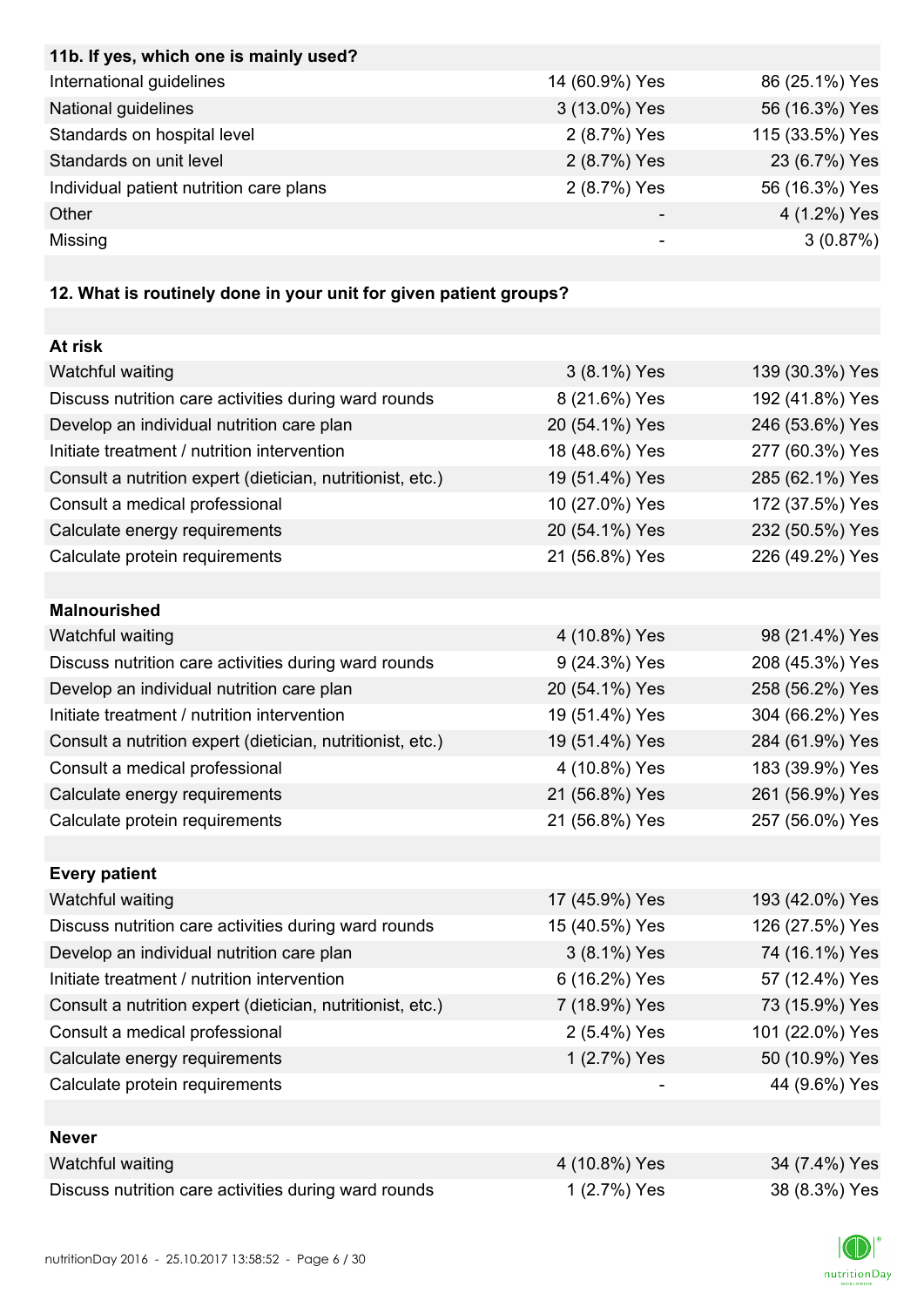| Develop an individual nutrition care plan                          |                | 31 (6.8%) Yes   |
|--------------------------------------------------------------------|----------------|-----------------|
| Initiate treatment / nutrition intervention                        |                | 6 (1.3%) Yes    |
| Consult a nutrition expert (dietician, nutritionist, etc.)         |                | 8 (1.7%) Yes    |
| Consult a medical professional                                     | 5 (13.5%) Yes  | 49 (10.7%) Yes  |
| Calculate energy requirements                                      |                | 50 (10.9%) Yes  |
| Calculate protein requirements                                     |                | 54 (11.8%) Yes  |
|                                                                    |                |                 |
| I do not know                                                      |                |                 |
| Watchful waiting                                                   |                | 20 (4.4%) Yes   |
| Discuss nutrition care activities during ward rounds               | 2 (5.4%) Yes   | 10 (2.2%) Yes   |
| Develop an individual nutrition care plan                          |                | 5 (1.1%) Yes    |
| Initiate treatment / nutrition intervention                        |                | 4 (0.87%) Yes   |
| Consult a nutrition expert (dietician, nutritionist, etc.)         |                | 4 (0.87%) Yes   |
| Consult a medical professional                                     | 4 (10.8%) Yes  | 18 (3.9%) Yes   |
| Calculate energy requirements                                      | 3 (8.1%) Yes   | 11 (2.4%) Yes   |
| Calculate protein requirements                                     | 3 (8.1%) Yes   | 13 (2.8%) Yes   |
|                                                                    |                |                 |
| 13. When do you routinely weigh your patients?                     |                |                 |
| at admission                                                       | 12 (32.4%) Yes | 291 (63.4%) Yes |
| Within 24 hours                                                    | 2 (5.4%) Yes   | 64 (13.9%) Yes  |
| Within 48 hours                                                    | 2 (5.4%) Yes   | 20 (4.4%) Yes   |
| Within 72 hours                                                    | 5 (13.5%) Yes  | 13 (2.8%) Yes   |
| Every week                                                         | 8 (21.6%) Yes  | 152 (33.1%) Yes |
| Occasionally                                                       | 6 (16.2%) Yes  | 59 (12.9%) Yes  |
| When requested                                                     | 14 (37.8%) Yes | 207 (45.1%) Yes |
| At discharge                                                       | 1 (2.7%) Yes   | 20 (4.4%) Yes   |
| Never                                                              | 1 (2.7%) Yes   | 8 (1.7%) Yes    |
| I do not know                                                      |                | 1 (0.22%) Yes   |
| No answer given                                                    | $3(5.0\%)$     | 22 (4.8%)       |
|                                                                    |                |                 |
| 14. What do you do to support adequate food intake of patients?    |                |                 |
| Offer additional meals or in between snacks                        | 19 (51.4%) Yes | 338 (73.6%) Yes |
| Offer meal choices                                                 | 24 (64.9%) Yes | 336 (73.2%) Yes |
| Offer different portion sizes                                      | 18 (48.6%) Yes | 282 (61.4%) Yes |
| Consider food presentation                                         | 15 (40.5%) Yes | 192 (41.8%) Yes |
| Change food texture/consistency as needed                          | 28 (75.7%) Yes | 376 (81.9%) Yes |
| Consider patient problems with eating and drinking                 | 24 (64.9%) Yes | 372 (81.0%) Yes |
| Ensure that mealtimes are undisturbed/protected<br>mealtime policy | 9 (24.3%) Yes  | 51 (11.1%) Yes  |
| Promote positive eating environment                                | 8 (21.6%) Yes  | 82 (17.9%) Yes  |
| Consider cultural/religious preferences                            | 16 (43.2%) Yes | 188 (41.0%) Yes |
| Consider patient allergies / intolerances                          | 16 (43.2%) Yes | 214 (46.6%) Yes |
| Other                                                              | 5 (13.5%) Yes  | 29 (6.3%) Yes   |
| I do not know                                                      | 2 (5.4%) Yes   | 6 (1.3%) Yes    |
| No answer given                                                    | 9(24.3%)       | 20 (4.4%)       |

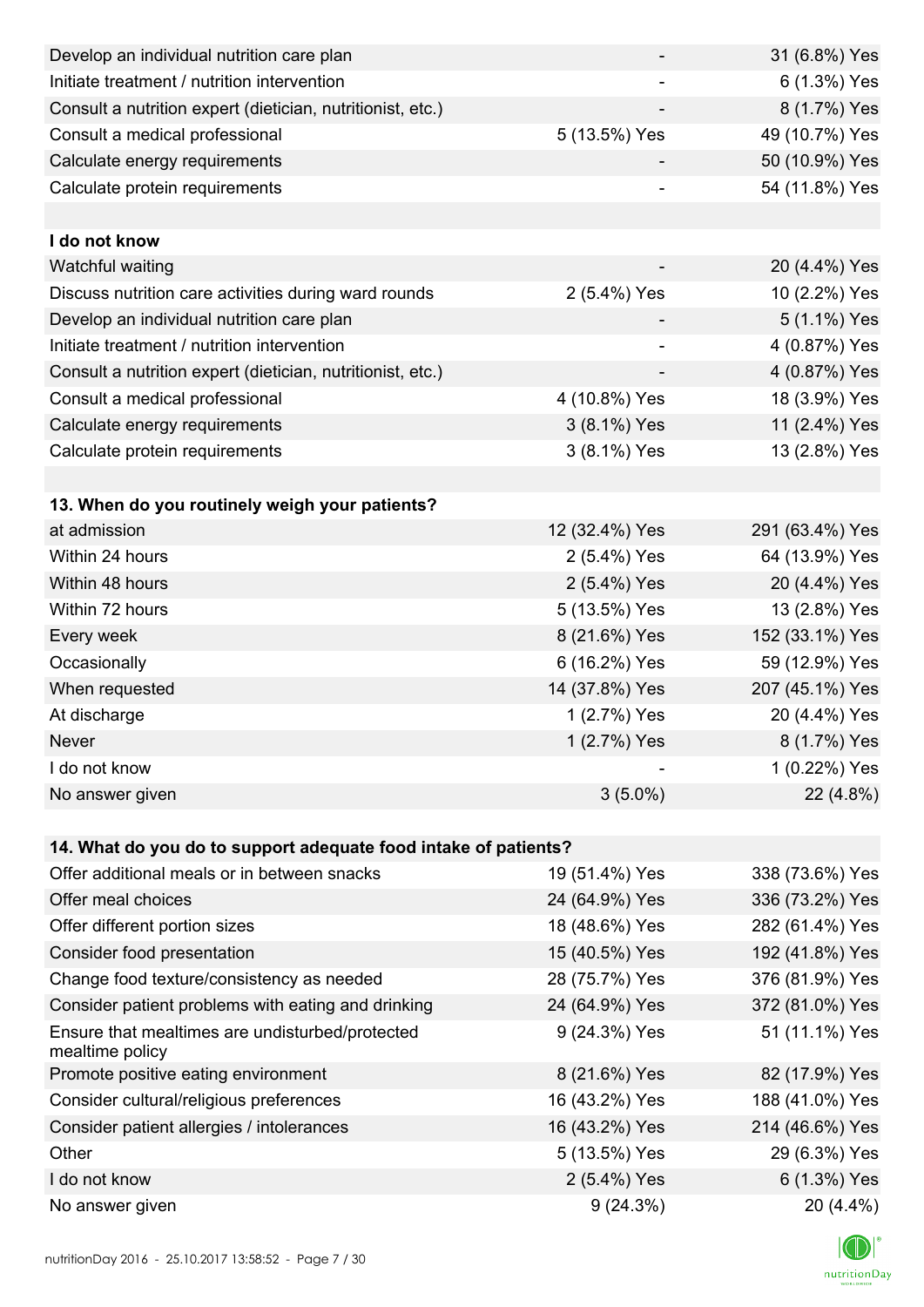| 15. Which nutrition-related standards or routine activities exist in your unit?     |                |                 |
|-------------------------------------------------------------------------------------|----------------|-----------------|
| Nutrition training is available                                                     | 12 (32.4%) Yes | 257 (56.0%) Yes |
| Reporting of nutrition related information to hospital<br>managers                  | 14 (37.8%) Yes | 201 (43.8%) Yes |
| Quality indicators are recorded and reported to national<br>or regional level       | 4 (10.8%) Yes  | 123 (26.8%) Yes |
| Quality indicators are used for internal benchmarking                               | 8 (21.6%) Yes  | 166 (36.2%) Yes |
| Patient feedback about food and food service is collected<br>using a questionnaire  | 27 (73.0%) Yes | 291 (63.4%) Yes |
| None                                                                                | 1 (2.7%) Yes   | 21 (4.6%) Yes   |
| I do not know                                                                       | 1 (2.7%) Yes   | 11 (2.4%) Yes   |
| No answer given                                                                     | 9(24.3%)       | 36 (7.8%)       |
|                                                                                     |                |                 |
| 16. At admission what is asked and documented?                                      |                |                 |
| Change in weight                                                                    | 24 (64.9%) Yes | 358 (78.0%) Yes |
| Eating habits/difficulties                                                          | 26 (70.3%) Yes | 336 (73.2%) Yes |
| Nutrition before admission                                                          | 14 (37.8%) Yes | 260 (56.6%) Yes |
| None                                                                                |                | 9 (2.0%) Yes    |
| I do not know                                                                       | 1 (2.7%) Yes   | 5 (1.1%) Yes    |
| No answer given                                                                     | 9(24.3%)       | 38 (8.3%)       |
|                                                                                     |                |                 |
| 17. On what forms is there a specific part about eating, nutrition or malnutrition? |                |                 |
|                                                                                     |                |                 |
| a. Patient Record has a section for                                                 |                |                 |
| indicating if the patient is malnourished or at risk of<br>malnutrition             | 14 (37.8%) Yes | 323 (70.4%) Yes |
| nutrition treatment                                                                 | 24 (64.9%) Yes | 270 (58.8%) Yes |
| None                                                                                | 2 (5.4%) Yes   | 30 (6.5%) Yes   |
| I do not know                                                                       | 24 (64.9%) Yes | 270 (58.8%) Yes |
|                                                                                     |                |                 |
| b. Discharge Letter                                                                 |                |                 |
| summarizes nutrition treatment received during stay                                 | 10 (27.0%) Yes | 162 (35.3%) Yes |
| makes future nutrition-related recommendations                                      | 24 (64.9%) Yes | 258 (56.2%) Yes |

| summarizes nutrition treatment received during stay                                  | 10 (27.0%) Yes                  | 162 (35.3%) Yes         |
|--------------------------------------------------------------------------------------|---------------------------------|-------------------------|
| makes future nutrition-related recommendations                                       | 24 (64.9%) Yes                  | 258 (56.2%) Yes         |
| None                                                                                 | 1 (2.7%) Yes                    | 56 (12.2%) Yes          |
| I do not know                                                                        |                                 | 23 (5.0%) Yes           |
|                                                                                      |                                 |                         |
| 18. Do you provide brochures about malnutrition to at<br>risk/malnourished patients? |                                 | 162 (43.9%) Yes         |
|                                                                                      |                                 |                         |
| 19. Who filled in this sheet?                                                        |                                 |                         |
| Head staff                                                                           | 6 (16.2%) Yes                   | 117 (25.5%) Yes         |
| $N = 11 - 1 - 1$                                                                     | $00 \times 100$ $00 \times 100$ | $000 \left(0.40\right)$ |

| <b>Dietician</b>     | 22 (59.5%) Yes           | 236 (51.4%) Yes |
|----------------------|--------------------------|-----------------|
| <b>Nurse</b>         | 6 (16.2%) Yes            | 124 (27.0%) Yes |
| Physician            | 5 (13.5%) Yes            | 72 (15.7%) Yes  |
| Administrative staff | $\overline{\phantom{a}}$ | 4 (0.87%) Yes   |

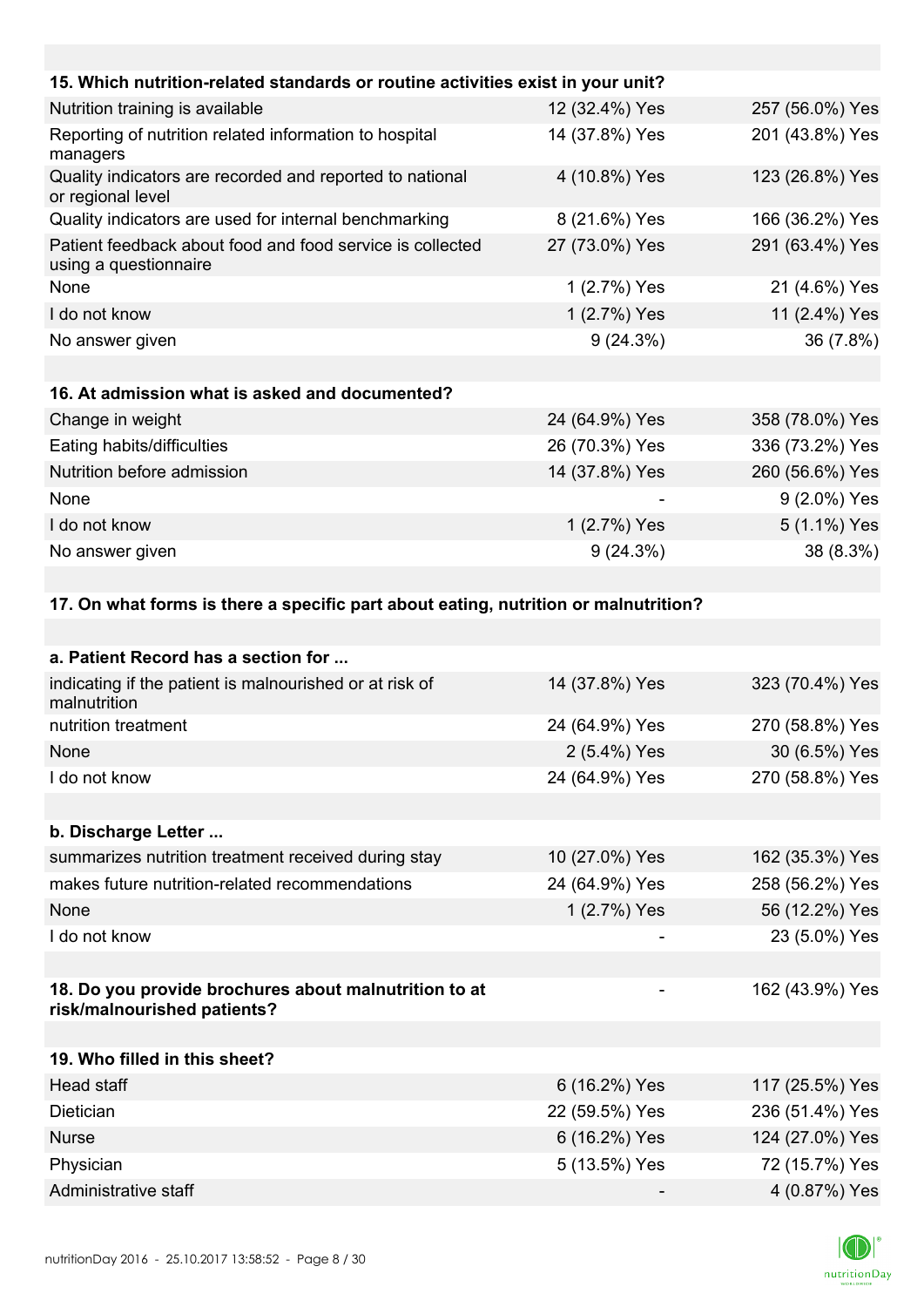| Other         | -                        | 7 (1.5%) Yes             |
|---------------|--------------------------|--------------------------|
| None          | $\overline{\phantom{0}}$ | $\overline{\phantom{0}}$ |
| I do not know | $\overline{\phantom{0}}$ | 3 (0.65%) Yes            |

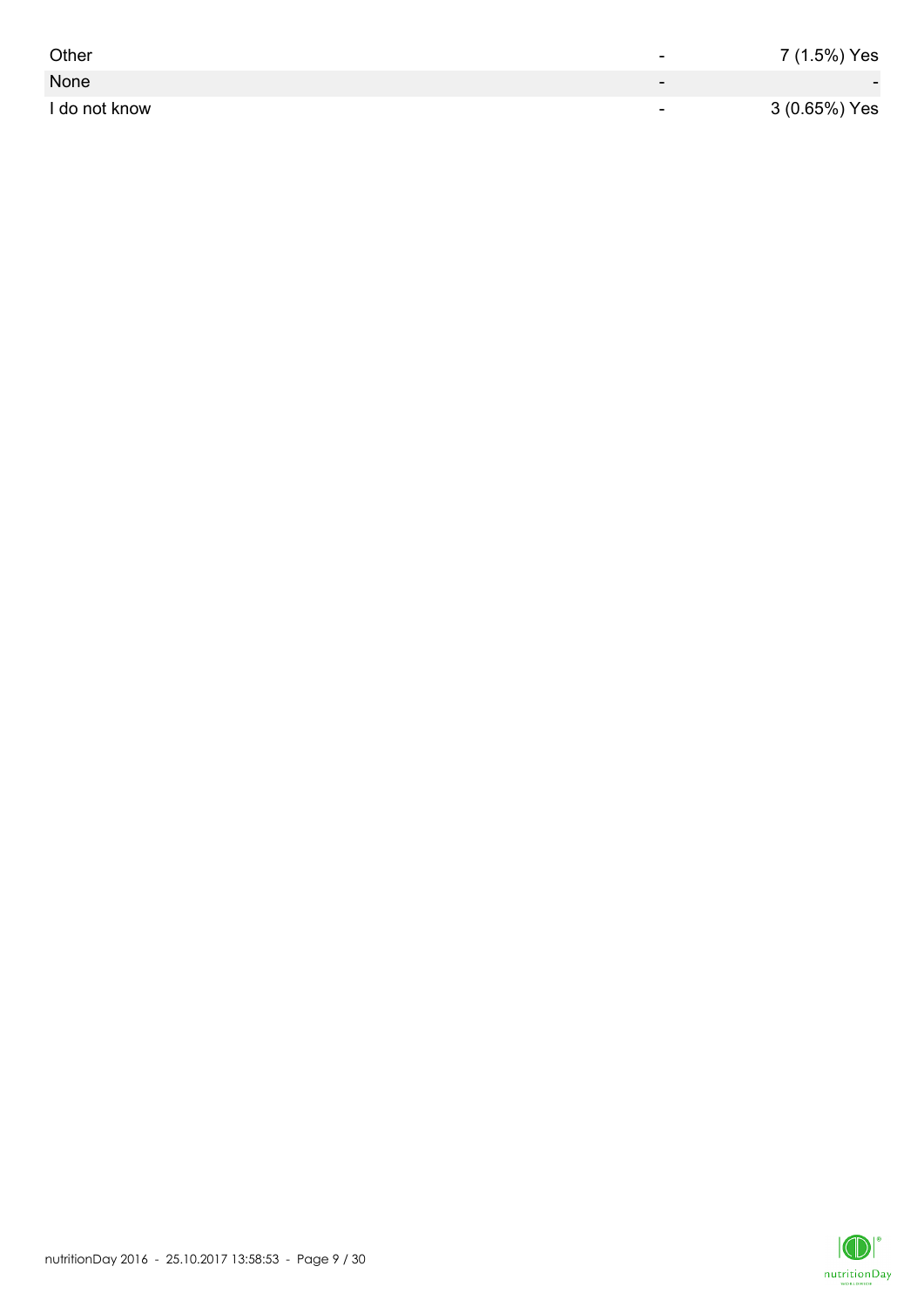|                                                                                         | <b>YOUR RESULTS</b> | <b>REFERENCE RESULTS</b> |
|-----------------------------------------------------------------------------------------|---------------------|--------------------------|
|                                                                                         |                     |                          |
| Total                                                                                   | 630                 | 8743                     |
| Age                                                                                     | 72 [61-81]          | 67 [53-78]               |
| Female                                                                                  | 302 (47.9%)         | 4410 (50.4%)             |
| Weight                                                                                  | 69.2±15.5           | 69.1±18.8                |
| Height                                                                                  | $163\pm9$           | 164±10                   |
| <b>BMI</b>                                                                              | 26.0±5.5            | $25.5 \pm 6.0$           |
|                                                                                         |                     |                          |
| 1. This hospital admission was<br>planned                                               | 157 (24.9%)         |                          |
|                                                                                         |                     | 3052 (34.9%)             |
| an emergency                                                                            | 442 (70.2%)         | 5037 (57.6%)             |
| I do not know                                                                           | 31 (4.9%)           | 654 (7.5%)               |
| No answer given                                                                         |                     |                          |
| 2a. Diagnosis at admission                                                              |                     |                          |
| 0100 Infectious and parasitic diseases                                                  | 46 (7.3%)           | 801 (9.2%)               |
| 0200 Neoplasms                                                                          | 170 (27.0%)         | 1381 (15.8%)             |
| 0300 Blood and bloodforming organs and the immune<br>mechanism                          | 41 (6.5%)           | 578 (6.6%)               |
| 0400 Endocrine, nutritional and metabolic diseases                                      | 50 (7.9%)           | 1043 (11.9%)             |
| 0500 Mental health                                                                      | 31 (4.9%)           | 333 (3.8%)               |
| 0600 Nervous system                                                                     | 37 (5.9%)           | 762 (8.7%)               |
| 0700 Eye and adnexa                                                                     | $8(1.3\%)$          | 131 (1.5%)               |
| 0800 Ear and mastoid process                                                            | 3(0.48%)            | 70 (0.80%)               |
| 0900 Circulatory system                                                                 | 126 (20.0%)         | 1723 (19.7%)             |
| 1000 Respiratory system                                                                 | 166 (26.3%)         | 1358 (15.5%)             |
| 1100 Digestive system                                                                   | 130 (20.6%)         | 2210 (25.3%)             |
| 1200 Skin and subcutaneous tissue                                                       | 41 (6.5%)           | 424 (4.8%)               |
| 1300 Musculoskeletal system and connective tissue                                       | 26 (4.1%)           | 1276 (14.6%)             |
| 1400 Genitourinary system                                                               | 81 (12.9%)          | 809 (9.3%)               |
| 1500 Pregnancy, childbirth and the puerperium                                           |                     | 123 (1.4%)               |
| 1600 Conditions originating in the perinatal period                                     |                     | 21 (0.24%)               |
| 1700 Congenital/chromosomal abnormalities                                               | 1(0.16%)            | $9(0.10\%)$              |
| 1800 Symptoms, signs, abnormal clinical/lab findings                                    | $39(6.2\%)$         | 391 (4.5%)               |
| 1900 Injury, poisoning                                                                  | 17(2.7%)            | 276 (3.2%)               |
| 2000 External causes of morbidity and mortality (e.g.<br>transport accidents, assaults) | 5(0.79%)            | 156 (1.8%)               |
| 2100 Factors influencing health status and contact with<br>health services              | 12 (1.9%)           | 210 (2.4%)               |
| No answer given                                                                         |                     |                          |
|                                                                                         |                     |                          |
| 3. Which conditions/comorbidities does this patient have?                               |                     |                          |

Cardiac insufficiency 141 (26.3%) 1569 (22.2%)

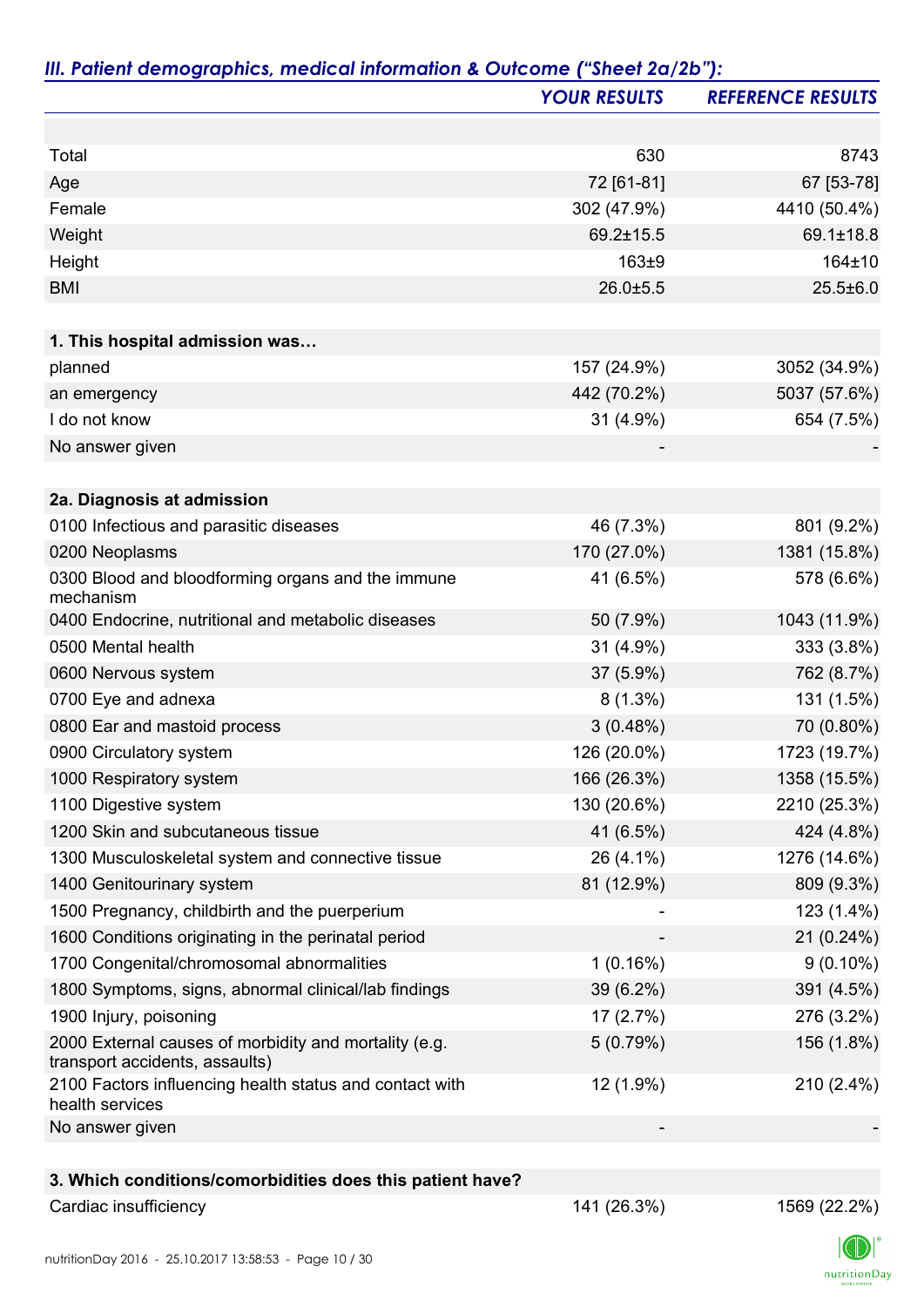| Myocardial infarction                                | 28 (5.5%)   | 394 (5.8%)   |
|------------------------------------------------------|-------------|--------------|
| Chronic lung disease                                 | 93 (17.9%)  | 1080 (15.5%) |
| Cerebral vascular disease                            | 61 (11.6%)  | 745 (10.9%)  |
| Peripheral vascular disease                          | 61 (11.7%)  | 869 (12.6%)  |
| Chronic liver disease                                | 24 (4.7%)   | 441 (6.5%)   |
| Chronic kidney disease                               | 51 (10.1%)  | 821 (11.9%)  |
| <b>Diabetes</b>                                      | 157 (29.2%) | 1899 (26.8%) |
| Cancer                                               | 173 (33.6%) | 1733 (24.8%) |
| Infection                                            | 99 (19.1%)  | 1103 (15.8%) |
| Dementia                                             | 40 (7.8%)   | 374 (5.5%)   |
| Major depressive disorder                            | 65 (12.6%)  | 377 (5.6%)   |
| Other chronic mental disorder                        | 28 (5.5%)   | 378 (5.6%)   |
| Other chronic disease                                | 247 (44.7%) | 1968 (27.8%) |
| None                                                 | 59 (9.4%)   | 1394 (15.9%) |
|                                                      |             |              |
| 4a. Previous operation during this hospital stay     |             |              |
| Yes, planned                                         | 88 (14.0%)  | 1743 (19.9%) |
| Yes, acute                                           | $35(5.6\%)$ | 539 (6.2%)   |
| <b>No</b>                                            | 464 (73.7%) | 6145 (70.3%) |
| I do not know                                        | $14(2.2\%)$ | 126 (1.4%)   |
| Missing                                              | 29 (4.6%)   | 190 (2.2%)   |
|                                                      |             |              |
| Days since operation                                 | $6[3-10]$   | 4 [1-13]     |
|                                                      |             |              |
| 4b. Planned operation during this hospital stay      |             |              |
| Yes, today or tomorrow                               | 19 (3.0%)   | 738 (8.4%)   |
| Yes, later                                           | $10(1.6\%)$ | 513 (5.9%)   |
| No                                                   | 543 (86.2%) | 6496 (74.3%) |
| I do not know                                        | 19 (3.0%)   | 414 (4.7%)   |
| Missing                                              | 39 (6.2%)   | 582 (6.7%)   |
|                                                      |             |              |
| 5. Previous ICU admission during this hospital stay? | 26 (4.1%)   | 934 (10.7%)  |
| (Yes)                                                |             |              |
|                                                      |             |              |
| 6. Is this patient terminally ill?                   | 31 (4.9%)   | 630 (7.2%)   |
|                                                      |             |              |
| 7. Fluid status                                      |             |              |
| Normal                                               | 473 (75.1%) | 6866 (78.5%) |
| Overloaded                                           | 50 (7.9%)   | 500 (5.7%)   |
| Dehydrated                                           | 48 (7.6%)   | 450 (5.1%)   |
| I do not know                                        | 59 (9.4%)   | 927 (10.6%)  |
| Missing                                              |             |              |
|                                                      |             |              |
| 8. Number of different medications planned           |             |              |
| Oral                                                 | $5[3-7]$    | $5[2-8]$     |
|                                                      |             | $\sqrt{N}$   |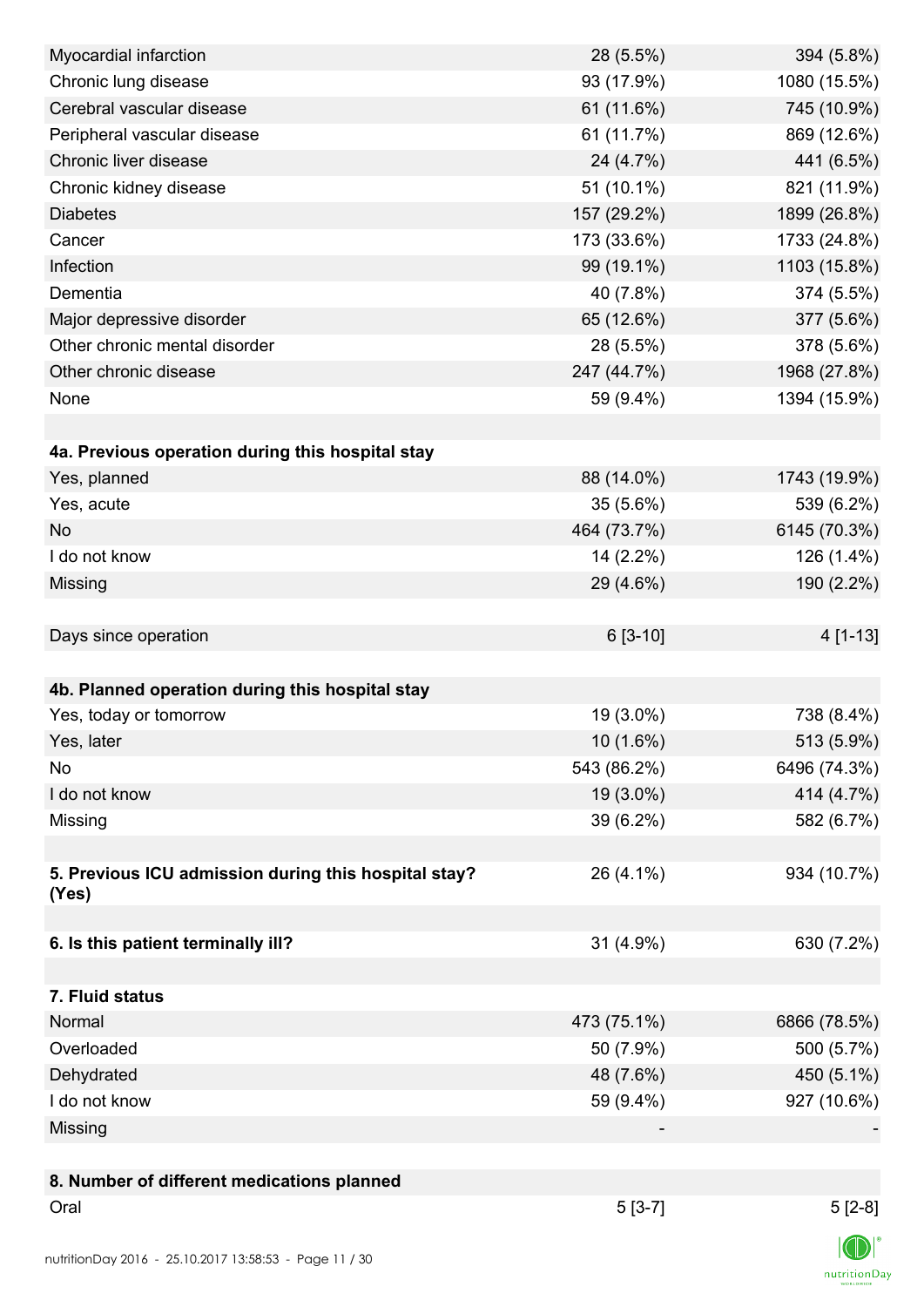| Other                                                                                 | $3[1-6]$    | $2[1-4]$     |
|---------------------------------------------------------------------------------------|-------------|--------------|
|                                                                                       |             |              |
| 9. Was this patient identified as malnourished or at risk of malnutrition?            |             |              |
| Malnourished                                                                          | $31(4.9\%)$ | 871 (10.0%)  |
| At risk                                                                               | 81 (12.9%)  | 1543 (17.6%) |
| No                                                                                    | 441 (70.0%) | 5642 (64.5%) |
| I do not know                                                                         | 77 (12.2%)  | 687 (7.9%)   |
| Missing                                                                               |             |              |
|                                                                                       |             |              |
| 10. IV Fluids                                                                         |             |              |
| Electrolyte solution (NaCl, Ringers lactate, etc)                                     | 186 (29.5%) | 3469 (39.7%) |
| 5% Glucose solution                                                                   | 100 (15.9%) | 860 (9.8%)   |
|                                                                                       |             |              |
| 11. Number of ONS drinks planned                                                      | $0 [0-0]$   | $0 [0-0]$    |
|                                                                                       |             |              |
| 12. Nutrition intake                                                                  |             |              |
| Regular hospital food                                                                 | 330 (52.4%) | 4849 (55.5%) |
| Fortified/enriched hospital food                                                      | 24 (3.8%)   | 756 (8.6%)   |
| Protein/energy supplement (e.g. ONS drinks)                                           | 60 (9.5%)   | 998 (11.4%)  |
| <b>Enteral nutrition</b>                                                              | 27 (4.3%)   | 485 (5.5%)   |
| Parenteral nutrition                                                                  | $7(1.1\%)$  | 479 (5.5%)   |
| Special diet                                                                          | 255 (40.5%) | 3072 (35.1%) |
| None                                                                                  | 20 (3.2%)   | 474 (5.4%)   |
|                                                                                       |             |              |
| 13a. All lines and Tubes                                                              |             |              |
| <b>Central Venous</b>                                                                 | 47 (7.5%)   | 734 (8.4%)   |
| Peripheral venous access                                                              | 320 (50.8%) | 4122 (47.1%) |
| Nasogastric                                                                           | 26 (4.1%)   | 258 (3.0%)   |
| Nasojejunal                                                                           | 1(0.16%)    | 38 (0.43%)   |
| Nasoduadenal                                                                          |             | 22 (0.25%)   |
| Enterostoma                                                                           | 5(0.79%)    | 42 (0.48%)   |
| Percutaneous endoscopy/surgical gastrostomy                                           | 3(0.48%)    | 67 (0.77%)   |
| Percutaneous endoscopy/surgical jejunostomy                                           |             | 27 (0.31%)   |
| None                                                                                  | 251 (39.8%) | 3894 (44.5%) |
|                                                                                       |             |              |
| 13b. Were there complications with nutrition related lines and tubes since admission? |             |              |
| Yes, previously                                                                       | 4(0.63%)    | 87 (1.00%)   |
| Yes, ongoing                                                                          | 4(0.63%)    | 80 (0.92%)   |
| No                                                                                    | 499 (79.2%) | 7278 (83.2%) |
| I do not know                                                                         | 97 (15.4%)  | 846 (9.7%)   |
| Missing                                                                               | 26 (4.1%)   | 452 (5.2%)   |
|                                                                                       |             |              |
| 14. Please indicate if any of the following was done for this patient since admission |             |              |

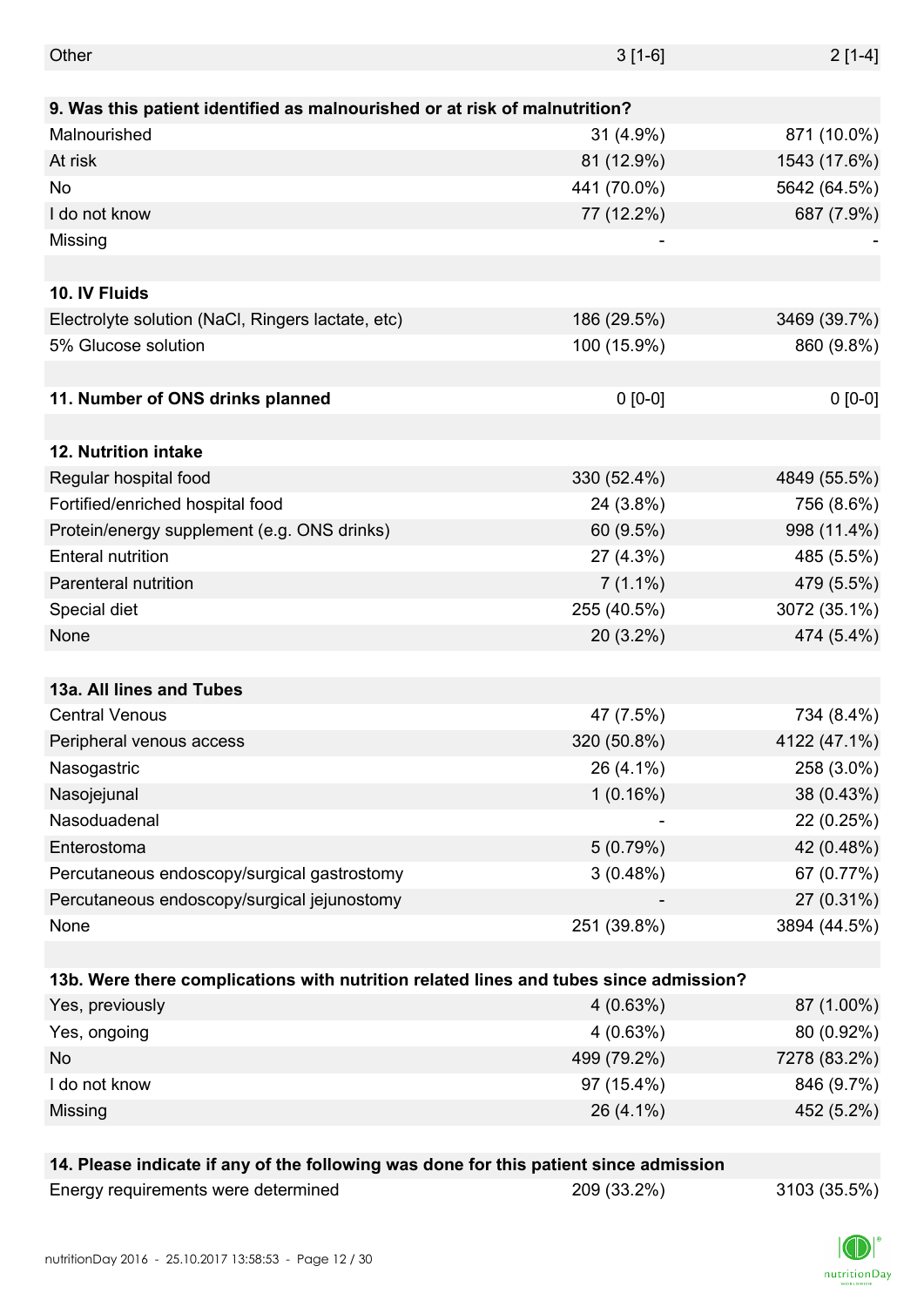| Protein requirements were determined                     | 114 (18.1%) | 2765 (31.6%) |
|----------------------------------------------------------|-------------|--------------|
| Food/Nutrition intake was recorded in the patient record | 379 (60.2%) | 3893 (44.5%) |
| Nutrition treatment plan was developed                   | 129 (20.5%) | 3013 (34.5%) |
| Nutrition expert was consulted                           | 156 (24.8%) | 2890 (33.1%) |
| Malnutrition status is recorded in the patient record    | 167 (26.5%) | 2363 (27.0%) |
| None                                                     |             |              |
|                                                          |             |              |
| 15a. Energy goal                                         |             |              |
| < 500 kcal                                               | 19 (3.0%)   | 268 (3.1%)   |
| 500-999 kcal                                             | $8(1.3\%)$  | 93 (1.1%)    |
| 1000-1499 kcal                                           | $30(4.8\%)$ | 884 (10.1%)  |
| 1500-1999 kcal                                           | 211 (33.5%) | 2574 (29.4%) |
| >=2000 kcal                                              | 112 (17.8%) | 958 (11.0%)  |
| Not determined                                           | 210 (33.3%) | 3200 (36.6%) |
| I do not know                                            | 38 (6.0%)   | 730 (8.3%)   |
| Missing                                                  | $2(0.32\%)$ | 36 (0.41%)   |
|                                                          |             |              |
| 15b. Energy intake                                       |             |              |
| $< 500$ kcal                                             | 28 (4.4%)   | 530 (6.1%)   |
| 500-999 kcal                                             | 31 (4.9%)   | 483 (5.5%)   |
| 1000-1499 kcal                                           | 61 (9.7%)   | 1101 (12.6%) |
| 1500-1999 kcal                                           | 136 (21.6%) | 1928 (22.1%) |
| >=2000 kcal                                              | 53 (8.4%)   | 584 (6.7%)   |
| Not determined                                           | 217 (34.4%) | 2964 (33.9%) |
| I do not know                                            | 101 (16.0%) | 1101 (12.6%) |
| Missing                                                  | 3(0.48%)    | 52 (0.59%)   |
|                                                          |             |              |
| 16. Since admission, this patient's health status has    |             |              |
| Improved                                                 | 312 (49.5%) | 4436 (50.7%) |
| Deteriorated                                             | 49 (7.8%)   | 485 (5.5%)   |
| Remained the same                                        | 168 (26.7%) | 2411 (27.6%) |
| This patient has just been admitted                      | 14 (2.2%)   | 555 (6.3%)   |
| I do not know                                            | 87 (13.8%)  | 856 (9.8%)   |
| Missing                                                  |             |              |
|                                                          |             |              |
| Length of hospital stay (days)                           | 14 [8-27]   | 12 [6-24]    |
|                                                          |             |              |
| <b>Outcome Code</b>                                      |             |              |
| 1= Still in the hospital                                 | 49 (7.8%)   | 748 (8.6%)   |
| 2= Transferred to another hospital                       | 10(1.6%)    | 211 (2.4%)   |
| 3= Transferred to long term care                         | 10 (1.6%)   | 360 (4.1%)   |
| 4= Rehabilitation                                        | 3(0.48%)    | 486 (5.6%)   |
| 5= Discharged home                                       | 450 (71.4%) | 6417 (73.4%) |
| 6= Death                                                 | 42 (6.7%)   | 260 (3.0%)   |

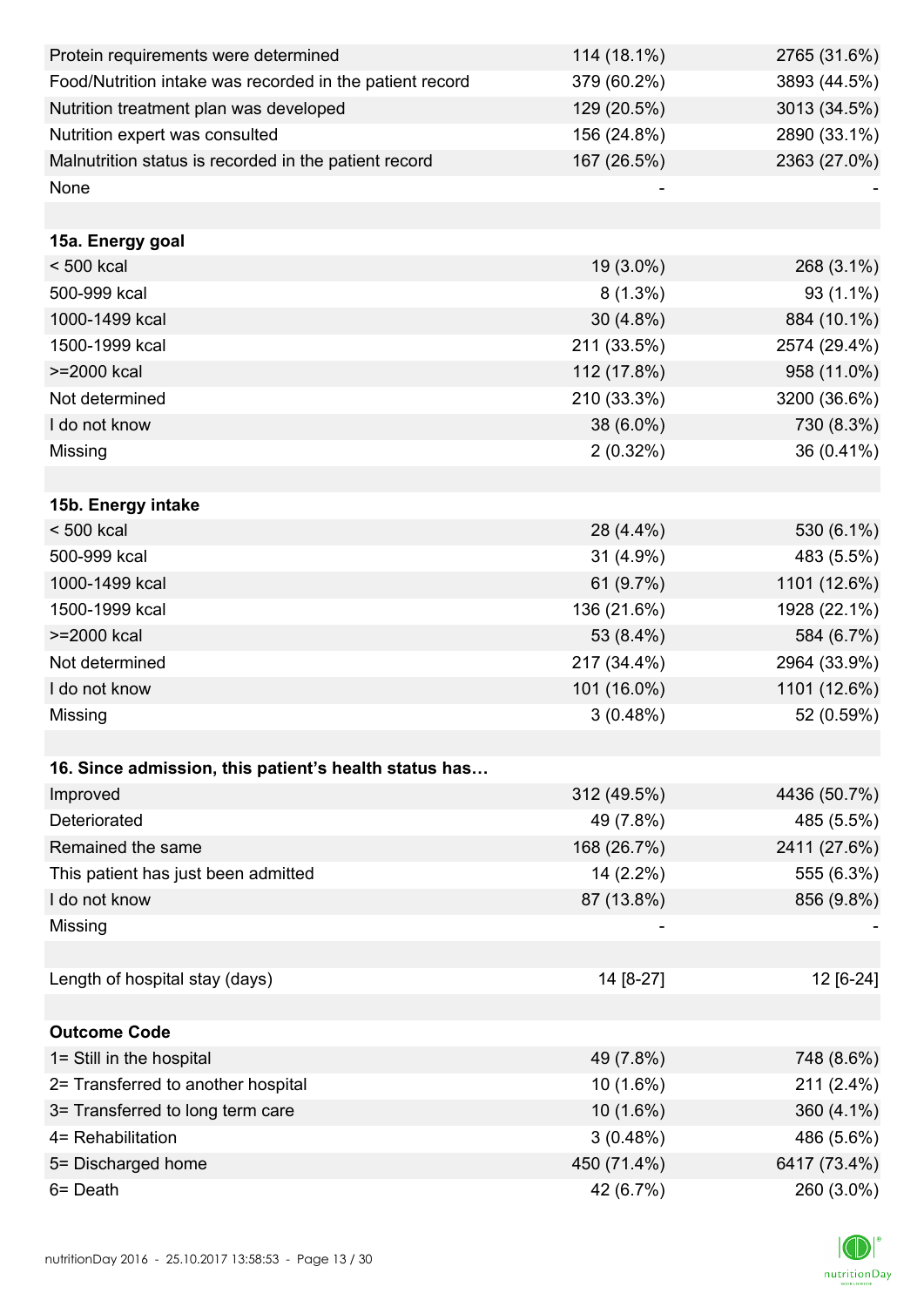| 7= Others                            | 11(1.7%)    | 173 (2.0%)   |
|--------------------------------------|-------------|--------------|
| Missing                              | 55 (8.7%)   | 88 (1.0%)    |
|                                      |             |              |
| <b>Readmitted since ND</b>           |             |              |
| $1 = No$                             | 435 (84.5%) | 6055 (78.3%) |
| 2= Yes, same hospital planned        | $17(3.3\%)$ | 457 (5.9%)   |
| 3= Yes, same hospital unplanned      | $34(6.6\%)$ | 454 (5.9%)   |
| 4= Yes, different hospital planned   | 1(0.19%)    | 44 (0.57%)   |
| 5= Yes, different hospital unplanned | 1(0.19%)    | 44 (0.57%)   |
| 6= Unknown                           | 2(0.39%)    | 299 (3.9%)   |
| Missing                              | 25 (4.9%)   | 386 (5.0%)   |

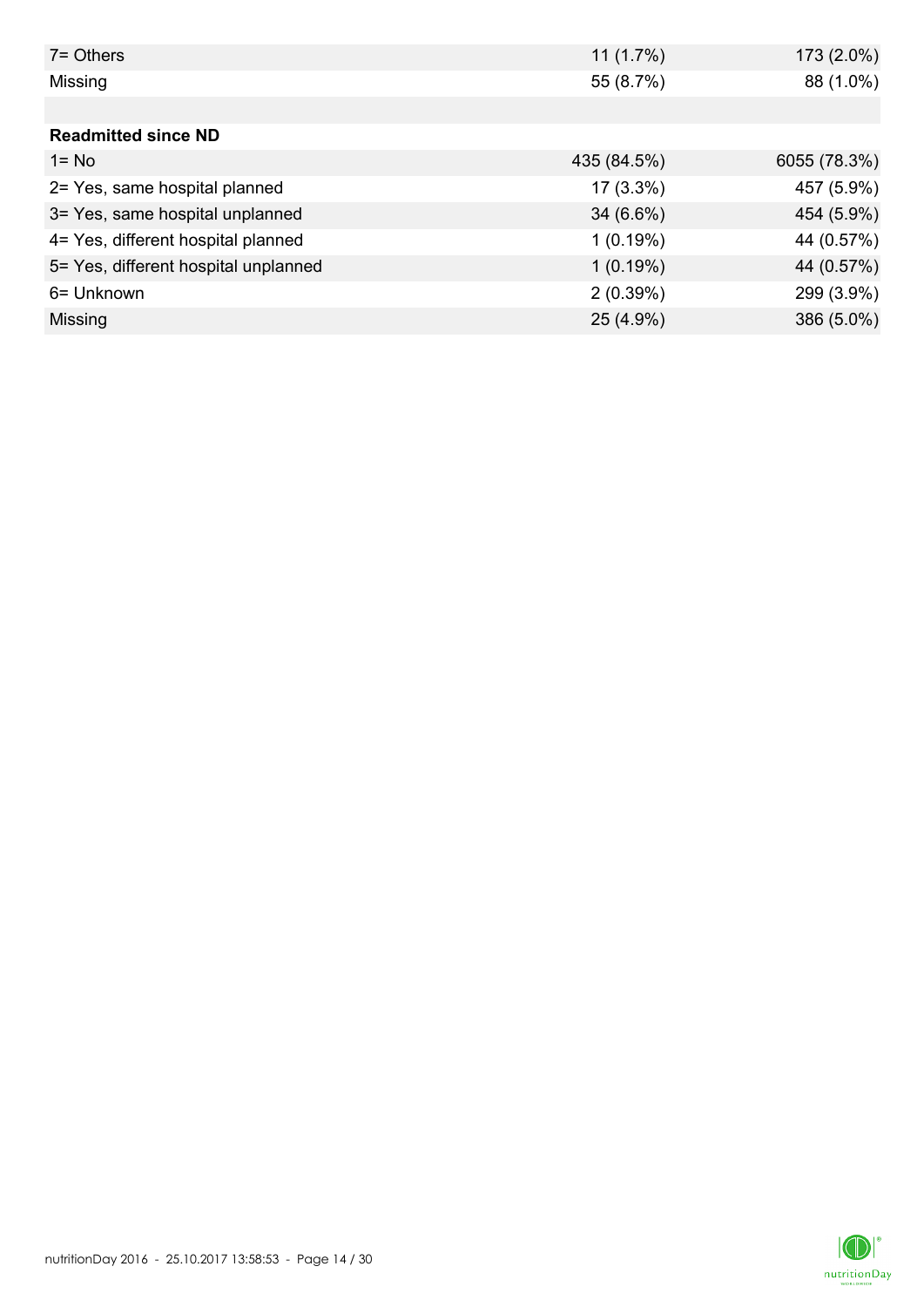|                                                                                   | <b>YOUR RESULTS</b>       | <b>REFERENCE RESULTS</b> |
|-----------------------------------------------------------------------------------|---------------------------|--------------------------|
|                                                                                   |                           |                          |
| 1. What are your typical dietary habits?                                          |                           |                          |
| No special dietary habits                                                         | 426 (71.2%)               | 5885 (69.8%)             |
| I am vegetarian                                                                   | 2(0.33%)                  | 142 (1.7%)               |
| I adhee to a vegan diet                                                           |                           | 50 (0.59%)               |
| I eat gluten-free diet                                                            | 1(0.17%)                  | 73 (0.87%)               |
| I avoid added sugars                                                              | 86 (14.4%)                | 1290 (15.3%)             |
| I avoid carbohydrates                                                             | 40 (6.7%)                 | 477 (5.7%)               |
| I eat a low fat-diet                                                              | 63 (10.5%)                | 972 (11.5%)              |
| I am lactose intolerant                                                           | $12(2.0\%)$               | 328 (3.9%)               |
| Other special diet due to intolerances/allergies                                  | $7(1.2\%)$                | 171 (2.0%)               |
| Other                                                                             | 51 (8.5%)                 | 603 (7.2%)               |
| No answer given                                                                   | $6(1.0\%)$                | 162 (1.9%)               |
|                                                                                   |                           |                          |
| 2. Where did you live before your current hospital admission?<br>At home          | 530 (88.6%)               | 7497 (89.0%)             |
|                                                                                   |                           | 287 (3.4%)               |
| In a nursing home or other live-in facility                                       | 41 (6.9%)                 |                          |
| I was transferred from another hospital<br>Other                                  | 16 (2.7%)                 | 418 (5.0%)               |
| Missing                                                                           | $5(0.84\%)$<br>$6(1.0\%)$ | 139 (1.6%)<br>87 (1.0%)  |
|                                                                                   |                           |                          |
| 3. In general, are you able to walk?                                              |                           |                          |
| Yes                                                                               | 359 (60.0%)               | 5392 (64.0%)             |
| Yes, with someone's help                                                          | 79 (13.2%)                | 899 (10.7%)              |
| Yes, independently using a cane, walker, or crutches                              | 68 (11.4%)                | 1107 (13.1%)             |
| No, I have a wheelchair                                                           | 24 (4.0%)                 | 355 (4.2%)               |
| No, I am bedridden                                                                | 61 (10.2%)                | 548 (6.5%)               |
| Missing                                                                           | $7(1.2\%)$                | 127 (1.5%)               |
|                                                                                   |                           |                          |
| 4. In general, how would you say your health is?                                  |                           |                          |
| Very good                                                                         | $8(1.3\%)$                | 615 (7.3%)               |
| Good                                                                              | 120 (20.1%)               | 3078 (36.5%)             |
| Fair                                                                              | 244 (40.8%)               | 3196 (37.9%)             |
| Poor                                                                              | 153 (25.6%)               | 1144 (13.6%)             |
| Very poor                                                                         | 54 (9.0%)                 | 254 (3.0%)               |
| Missing                                                                           | 19 (3.2%)                 | 141 (1.7%)               |
| 5. Over the last 12 months prior to your current hospital admission approximately |                           |                          |
| how many times have you seen a doctor?                                            | $3[2-8]$                  | 4 [2-10]                 |
| how many times have you been admitted to the                                      | $1[0-2]$                  | $1[0-2]$                 |

hospital (Emergency room, any ward)?

... how many nights in total have you spent in hospital?  $2 [0-12]$  5 [0-15]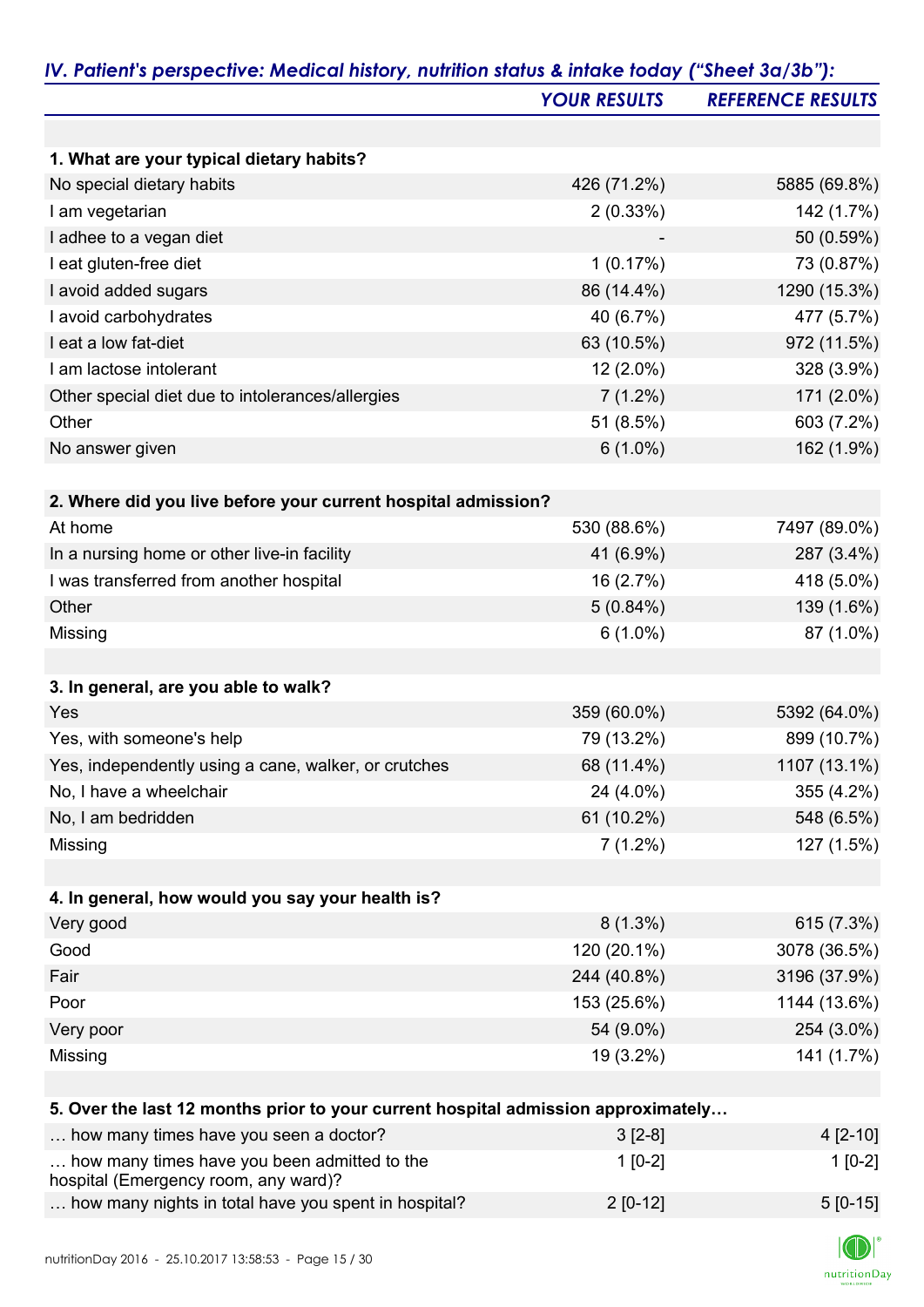| 6. How many different medications do you take routinely each day (prior to hospitalisation)?          |             |                                 |
|-------------------------------------------------------------------------------------------------------|-------------|---------------------------------|
| $1 - 2$                                                                                               | 90 (15.1%)  | 1638 (19.4%)                    |
| $3-5$                                                                                                 | 171 (28.6%) | 2272 (27.0%)                    |
| More than 5                                                                                           | 192 (32.1%) | 2608 (30.9%)                    |
| None                                                                                                  | 67 (11.2%)  | 1375 (16.3%)                    |
| I do not know                                                                                         | 64 (10.7%)  | 429 (5.1%)                      |
| Missing                                                                                               | 14 (2.3%)   | 106 (1.3%)                      |
|                                                                                                       |             |                                 |
| 7. Do you have health insurance?                                                                      |             |                                 |
| Yes, private insurance only                                                                           | 53 (8.9%)   | 1250 (14.8%)                    |
| Yes, public insurance only                                                                            | 171 (28.6%) | 4213 (50.0%)                    |
| Yes, both                                                                                             | $8(1.3\%)$  | 1101 (13.1%)                    |
| None                                                                                                  | 308 (51.5%) | 1114 (13.2%)                    |
| I prefer not to answer                                                                                | 41 (6.9%)   | 483 (5.7%)                      |
| Missing                                                                                               | $17(2.8\%)$ | 267 (3.2%)                      |
|                                                                                                       |             |                                 |
| 8. What was your weight 5 years ago?                                                                  | 73 [65-80]  | 70 [60-83]                      |
| I do not know                                                                                         | 162 (27.1%) | 2268 (26.9%)                    |
|                                                                                                       |             |                                 |
| 9a. Have you lost weight within the last 3 months?                                                    |             |                                 |
| Yes, intentionally                                                                                    | $30(5.0\%)$ | 795 (9.4%)                      |
| Yes, unintentionally                                                                                  | 278 (46.5%) | 3179 (37.7%)                    |
| No, my weight stayed the same                                                                         | 143 (23.9%) | 2488 (29.5%)                    |
| No, I gained weight                                                                                   | 43 (7.2%)   | 911 (10.8%)                     |
| I do not know                                                                                         | 86 (14.4%)  | 856 (10.2%)                     |
| Missing                                                                                               | 18 (3.0%)   | 199 (2.4%)                      |
|                                                                                                       |             |                                 |
| 9b. If yes, how many kg did you lose?                                                                 | $7[4-10]$   | $6[3-10]$                       |
| I do not know                                                                                         | 87 (28.2%)  | 672 (16.9%)                     |
|                                                                                                       |             |                                 |
| 10. Did you know about your hospitalisation two days                                                  | 156 (27.5%) | 3142 (39.1%)                    |
| before admission? (Yes)                                                                               |             |                                 |
|                                                                                                       |             |                                 |
| 11. Please indicate if you                                                                            | 202 (34.0%) |                                 |
| were weighed at admission<br>were informed about your nutrition status                                | 127 (21.4%) | 4710 (56.2%)                    |
|                                                                                                       |             | 2651 (32.0%)                    |
| were informed about nutrition care options                                                            | 193 (32.7%) | 2341 (28.3%)                    |
| received special nutrition care                                                                       | 139 (23.6%) | 2232 (27.0%)                    |
|                                                                                                       |             |                                 |
| 12. How well have you eaten in the week before you were admitted to the hospital?<br>More than normal | 15 (2.6%)   |                                 |
| Norman <sup>I</sup>                                                                                   | 270(6270)   | 366 (4.4%)<br>$EAOA$ (CO $OO$ ) |

| Normal               | 370 (63.7%) | 5184 (62.0%) |
|----------------------|-------------|--------------|
| About 3/4 of normal  | $51(8.8\%)$ | 801 (9.6%)   |
| About half of normal | 82 (14.1%)  | 1028 (12.3%) |

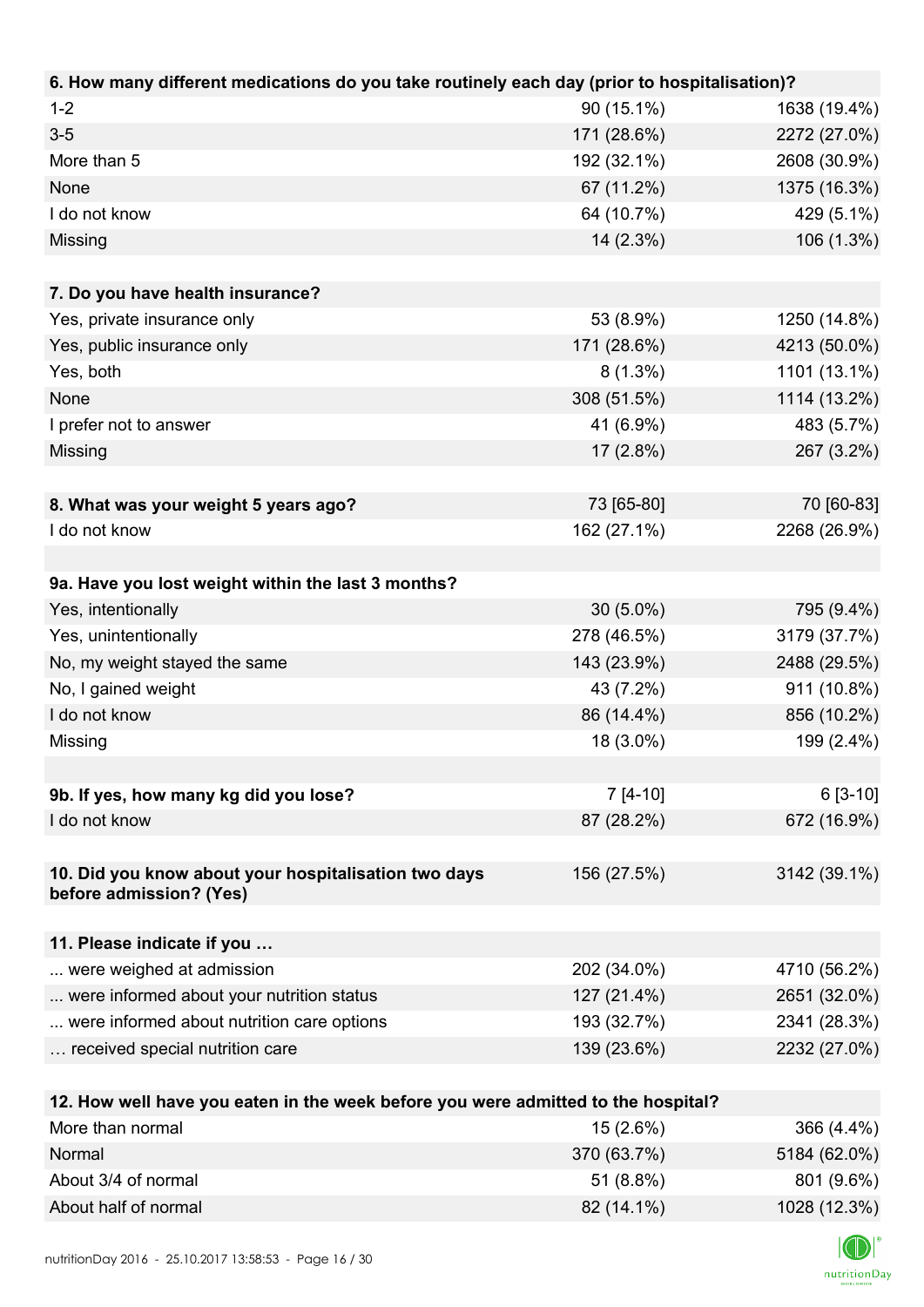| About a quarter to nearly nothing                                              | 43 (7.4%)                 | 750 (9.0%)                                                                                                            |
|--------------------------------------------------------------------------------|---------------------------|-----------------------------------------------------------------------------------------------------------------------|
| I do not know                                                                  | $9(1.5\%)$                | 82 (0.98%)                                                                                                            |
| Missing                                                                        | 11 (1.9%)                 | 157 (1.9%)                                                                                                            |
|                                                                                |                           |                                                                                                                       |
| 13. In general, how satisfied are you with the food at the hospital?           |                           |                                                                                                                       |
| Very satisfied                                                                 | 113 (19.4%)               | 2303 (27.5%)                                                                                                          |
| Somewhat satisfied                                                             | 243 (41.8%)               | 2525 (30.2%)                                                                                                          |
| <b>Neutral</b>                                                                 | 73 (12.6%)                | 1669 (19.9%)                                                                                                          |
| <b>Dissatisfied</b>                                                            | 65 (11.2%)                | 652 (7.8%)                                                                                                            |
| Very dissatisfied                                                              | 19 (3.3%)                 | 252 (3.0%)                                                                                                            |
| I do not know                                                                  | 53 (9.1%)                 | 712 (8.5%)                                                                                                            |
| Missing                                                                        | 15 (2.6%)                 | 255 (3.0%)                                                                                                            |
|                                                                                |                           |                                                                                                                       |
| 14. Did you get any help with eating TODAY?                                    |                           |                                                                                                                       |
| Yes, from family or friends                                                    | 53 (9.1%)                 | 910 (10.9%)                                                                                                           |
| Yes, from hospital staff                                                       | 65 (11.2%)                | 544 (6.5%)                                                                                                            |
| No                                                                             | 422 (72.6%)               | 6450 (77.1%)                                                                                                          |
| I do not know                                                                  | 16 (2.8%)                 | 107 (1.3%)                                                                                                            |
| Missing                                                                        | 25 (4.3%)                 | 357 (4.3%)                                                                                                            |
|                                                                                |                           |                                                                                                                       |
| 15. Were you able to eat without interruption TODAY?<br>(Yes)                  | 424 (77.1%)               | 5869 (74.5%)                                                                                                          |
|                                                                                |                           |                                                                                                                       |
|                                                                                |                           |                                                                                                                       |
| 16a. Please indicate how much hospital food you ate for lunch or dinner TODAY: |                           |                                                                                                                       |
| About all                                                                      | 245 (42.2%)               |                                                                                                                       |
| 1/2                                                                            | 181 (31.2%)               | 1966 (23.5%)                                                                                                          |
| 1/4                                                                            | 85 (14.6%)                |                                                                                                                       |
| Nothing                                                                        | 47 (8.1%)                 |                                                                                                                       |
| Missing                                                                        | 23 (4.0%)                 |                                                                                                                       |
|                                                                                |                           |                                                                                                                       |
| 16b. The portion size of the meal I ordered TODAY was                          |                           |                                                                                                                       |
| Standard                                                                       | 390 (67.1%)               |                                                                                                                       |
| Smaller                                                                        | 36 (6.2%)                 |                                                                                                                       |
| Larger                                                                         | 14 (2.4%)                 |                                                                                                                       |
| I do not know                                                                  | 60 (10.3%)                | 848 (10.1%)                                                                                                           |
| Missing                                                                        | 81 (13.9%)                | 4051 (48.4%)<br>1005 (12.0%)<br>975 (11.7%)<br>371 (4.4%)<br>5388 (64.4%)<br>778 (9.3%)<br>328 (3.9%)<br>1026 (12.3%) |
|                                                                                |                           |                                                                                                                       |
| 17. If you did not eat everything of your meal, please tell us why:            |                           |                                                                                                                       |
| I did not like the type of food offered                                        | 52 (16.6%)                | 570 (14.4%)                                                                                                           |
| I did not like the smell/taste of the food                                     | 31 (9.9%)                 | 443 (11.2%)                                                                                                           |
| The food did not fit my cultural/religious preferences                         | $5(1.6\%)$                | 47 (1.2%)                                                                                                             |
| The food was too hot                                                           | 3(0.96%)                  | 14 (0.35%)                                                                                                            |
| The food was too cold                                                          | $6(1.9\%)$                | 86 (2.2%)                                                                                                             |
| Due to food allergy/intolerance<br>I was not hungry at that time               | $1(0.32\%)$<br>63 (20.1%) | 25 (0.63%)<br>672 (17.0%)                                                                                             |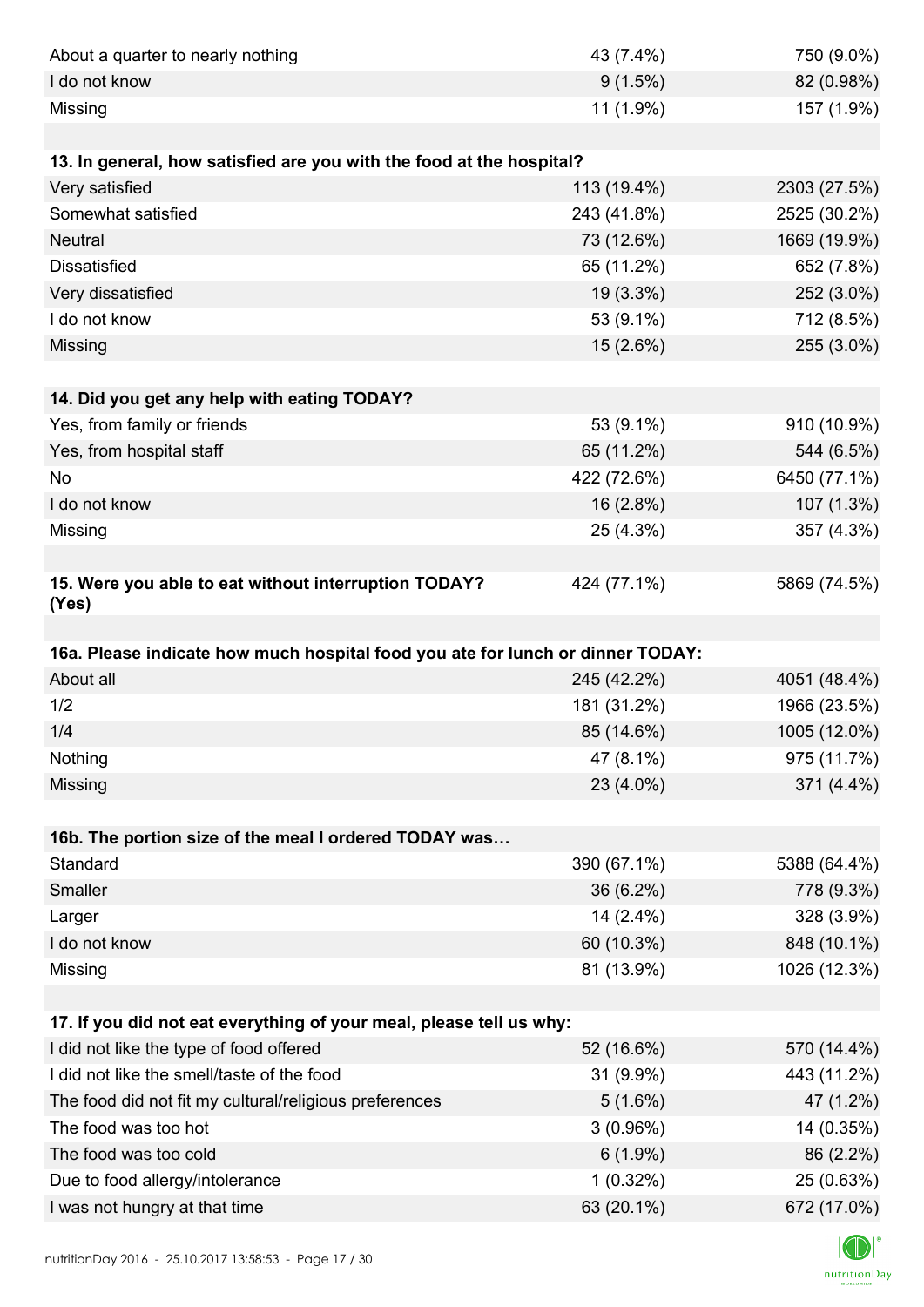| I do not have my usual appetite                                                      | 124 (39.6%) | 1114 (28.2%) |
|--------------------------------------------------------------------------------------|-------------|--------------|
| I have problems chewing/swallowing                                                   | 11 (3.5%)   | 225 (5.7%)   |
| I normally eat less than what was served                                             | 58 (18.5%)  | 428 (10.8%)  |
| I had nausea/vomiting                                                                | 25 (8.0%)   | 327 (8.3%)   |
| I was too tired                                                                      | 20 (6.4%)   | 219 (5.5%)   |
| I cannot eat without help                                                            | $7(2.2\%)$  | 68 (1.7%)    |
| I was not allowed to eat                                                             | 19 (6.1%)   | 449 (11.4%)  |
| I had an exam, surgery, or test and missed my meal                                   | 16 (5.1%)   | 234 (5.9%)   |
| I did not get requested food                                                         | 3(0.96%)    | 53 (1.3%)    |
| No answer given                                                                      | 13 (4.2%)   | 481 (12.2%)  |
|                                                                                      |             |              |
| 18. Enter the number of glasses/cups of the drinks you consumed in the last 24 hours |             |              |
| Water                                                                                | $3[2-5]$    | $3[2-5]$     |
| Tea                                                                                  | $1[1-2]$    | $1[0-2]$     |
| Coffee                                                                               | $1 [0-1]$   | $1[0-2]$     |
| <b>Milk</b>                                                                          | $1[1-2]$    | $1[0-1]$     |
| Fruit juice                                                                          | $0 [0-1]$   | $1[0-2]$     |
| Soft drinks                                                                          | $0 [0-0]$   | $0[0-1]$     |
| <b>Nutrition drink</b>                                                               | $0 [0-0]$   | $0 [0-1]$    |
| Other                                                                                | $0 [0-0]$   | $0 [0-1]$    |
|                                                                                      |             |              |
| 19a. Did you eat any food apart from hospital food<br><b>TODAY?</b>                  | 115 (21.6%) | 2048 (26.7%) |
|                                                                                      |             |              |
| 19b. If yes, what did you eat?                                                       |             |              |
| Sweet snacks                                                                         | 25 (21.7%)  | 501 (24.5%)  |
| Salty snacks                                                                         | $8(7.0\%)$  | 273 (13.3%)  |
| Homemade food                                                                        | 14 (12.2%)  | 302 (14.7%)  |
| Fruits                                                                               | 55 (47.8%)  | 724 (35.4%)  |
| Dairy products                                                                       | $7(6.1\%)$  | 212 (10.4%)  |
| Food delivered/restaurant                                                            | $5(4.3\%)$  | 84 (4.1%)    |
| Sandwich                                                                             | $5(4.3\%)$  | 139 (6.8%)   |
| Other                                                                                | 35 (30.4%)  | 400 (19.5%)  |
|                                                                                      |             |              |
| 20. How has your food intake changed since your hospital admission?                  |             |              |
| Increased                                                                            | 81 (13.9%)  | 1138 (13.6%) |
| Decreased                                                                            | 182 (31.3%) | 2694 (32.2%) |
| Stayed the same                                                                      | 252 (43.4%) | 3504 (41.9%) |
| I do not know                                                                        | 43 (7.4%)   | 582 (7.0%)   |
| Missing                                                                              | 23 (4.0%)   | 450 (5.4%)   |
|                                                                                      |             |              |
| 21. TODAY I feel                                                                     |             |              |
| Stronger than at admission                                                           | 341 (58.7%) | 3635 (43.4%) |
| Weaker than at admission                                                             | 75 (12.9%)  | 1458 (17.4%) |
| Same as at admission                                                                 | 107 (18.4%) | 2363 (28.2%) |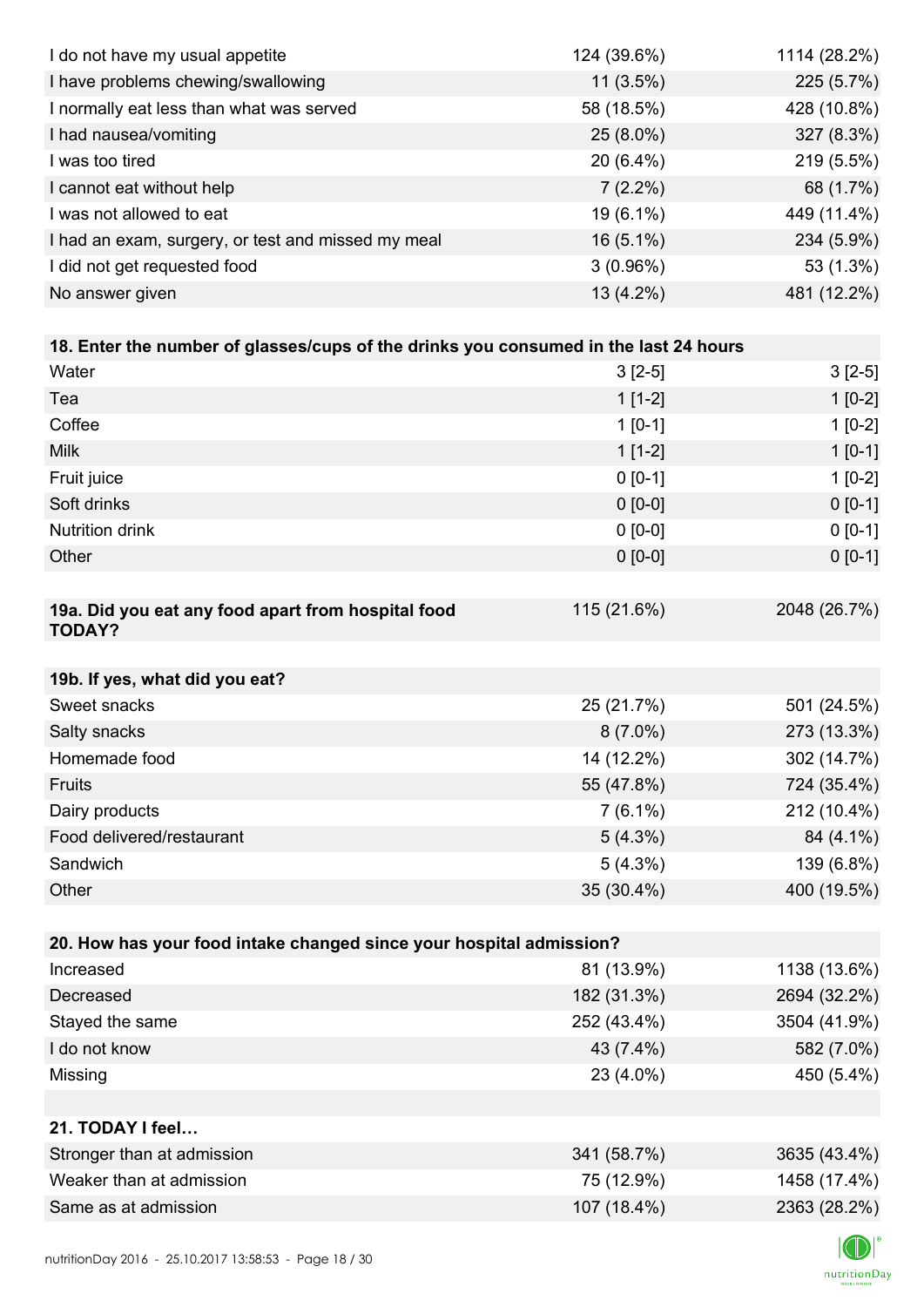| I was admitted today                                 | $11(1.9\%)$ | 236 (2.8%)   |
|------------------------------------------------------|-------------|--------------|
| I do not know                                        | $35(6.0\%)$ | 454 (5.4%)   |
| Missing                                              | $12(2.1\%)$ | 222 (2.7%)   |
|                                                      |             |              |
| 22. Can you walk without assistance TODAY?           |             |              |
| Yes                                                  | 329 (56.6%) | 4925 (58.9%) |
| No, only with assistance                             | 152 (26.2%) | 2067 (24.7%) |
| No, I stay in bed                                    | 72 (12.4%)  | 929 (11.1%)  |
| Missing                                              | 28 (4.8%)   | 447 (5.3%)   |
|                                                      |             |              |
| 23. Did anyone help you complete this questionnaire? | 482 (84.9%) | 5634 (69.0%) |

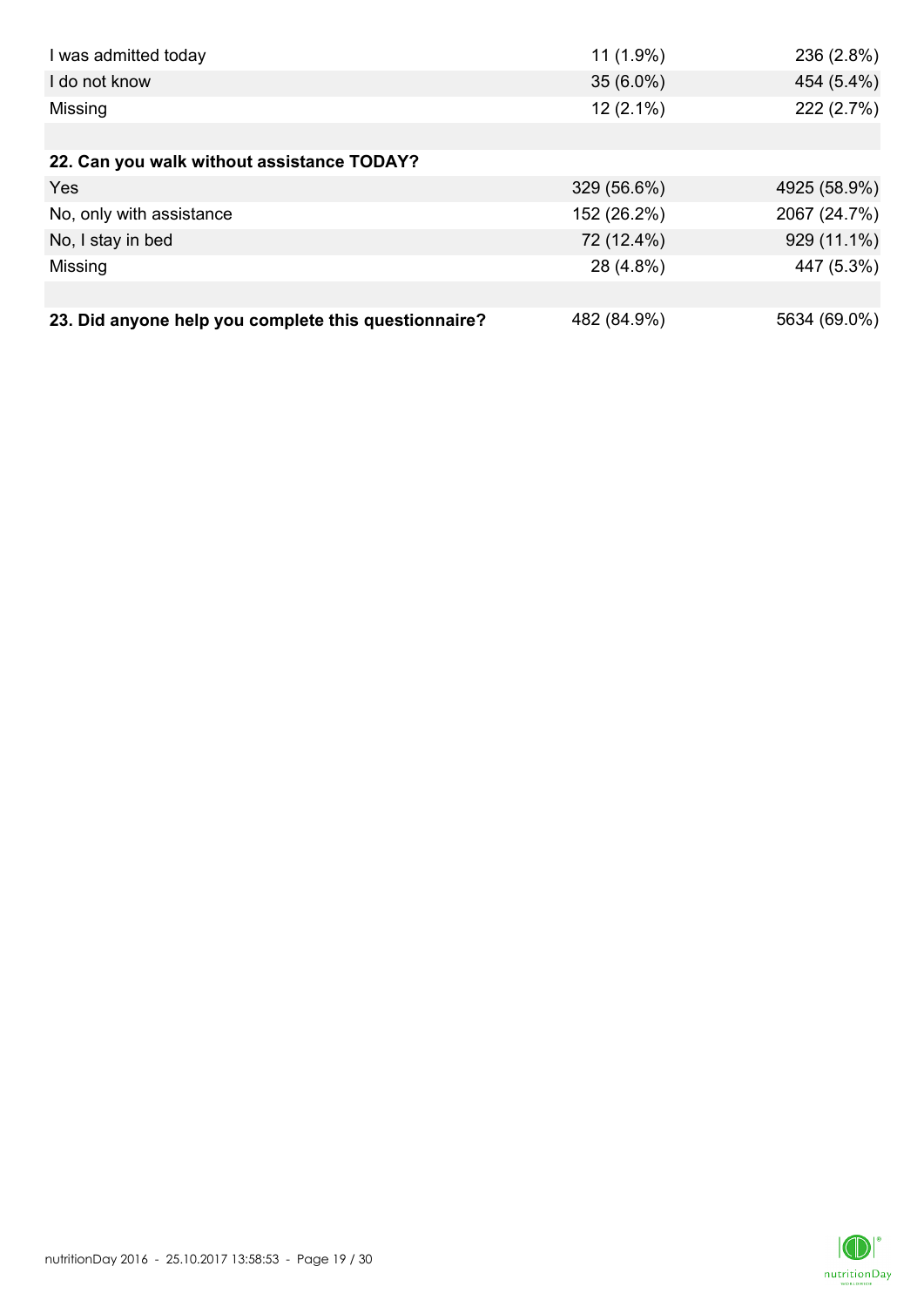## *V. Oncology: Unit organisation and structures ("Sheet 1 onco"):*

|                                                                           | <b>YOUR RESULTS</b>      | <b>REFERENCE RESULTS</b> |
|---------------------------------------------------------------------------|--------------------------|--------------------------|
| Number of units with cancer patients:                                     | 6                        | 113                      |
| Computerized system in hospital:                                          | 6 units (100%) YES       | 109 units (96%) YES      |
| Nutritional treatment of cancer patients is part of<br>overall care plan  | 5 units (83%) YES        | 95 units (84%) YES       |
| Nutritional treatment is considered                                       |                          |                          |
| Routinely                                                                 | $5(83,3\%)$              | 56 (49.6%)               |
|                                                                           |                          |                          |
| When patient asks                                                         | 1(16,7%)                 | 29 (25.7%)               |
| When body weight loss > 10%                                               | 1(16,7%)                 | 39 (34.5%)               |
| During palliative phase<br>Other                                          | 1(16,7%)                 | 33 (29.2%)               |
|                                                                           |                          | $6(5.31\%)$              |
| Missing                                                                   | 1(16,7%)                 | 17 (15.0%)               |
| Nutritional treatment is not part of the<br>comprehensive approach due to |                          |                          |
| Lack of evidence                                                          |                          | 7(6.19%)                 |
| No knowledge of the field                                                 | $\overline{\phantom{0}}$ | 7(6.19%)                 |
| No reimbursement                                                          |                          | 7(6.19%)                 |
| It feeds the tumour                                                       | -                        | 1(0.88%)                 |
| Other                                                                     | 1(16,7%)                 | 4(3.54%)                 |
| Nutritional therapy used for cancer patients                              |                          |                          |
| Nutrition according to nutrition plan                                     | 4(66,7%)                 | 64 (56.6%)               |
| Calculation of energy needs                                               | $3(50,0\%)$              | 82 (72.6%)               |
| Monitoring patients intake and use of oral<br>supplements                 | $6(100\%)$               | 99 (87.6%)               |
| None                                                                      |                          | 4(3.54%)                 |
| Other                                                                     |                          | 5(4.42%)                 |
| Missing                                                                   |                          | 2(1.77%)                 |
| Nutritional therapy is not used due to                                    |                          |                          |
| Lack of evidence                                                          |                          | 2(1.77%)                 |
| Lack of experience                                                        |                          | 6(5.31%)                 |
| No reimbursement                                                          |                          | 3(2.65%)                 |
| Lack of dietitians                                                        |                          | 8(7.08%)                 |
| Lack of other experts                                                     | -                        | 3(2.65%)                 |
| Other                                                                     |                          | 1(0.88%)                 |
| Missing                                                                   |                          |                          |
|                                                                           |                          |                          |

#### **Assessment of parameters in cancer patients & methods used:**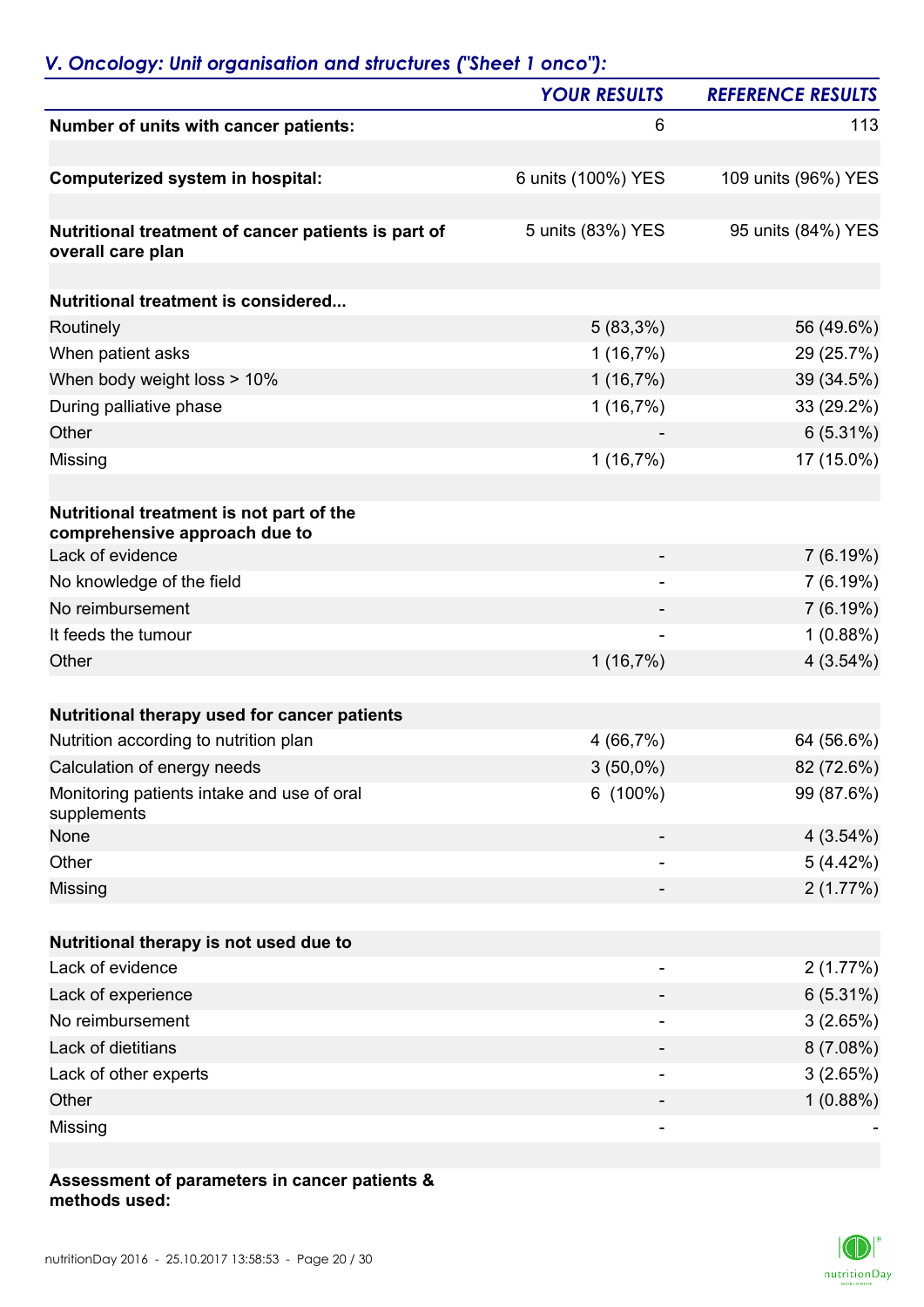| Anthropometry/Body composition: |                              |             |
|---------------------------------|------------------------------|-------------|
| <b>Body weight</b>              |                              |             |
| Regularly                       | $2(33,3\%)$                  | 75 (66.4%)  |
|                                 |                              |             |
| At chemotherapy                 | 1(16,7%)                     | 12 (10.6%)  |
| When necessary                  | $3(50,0\%)$                  | 23 (20.4%)  |
| <b>Never</b>                    |                              | 1(0.88%)    |
| Unknown                         | $\qquad \qquad \blacksquare$ | 1(0.88%)    |
| Missing                         |                              | 1(0.88%)    |
| Anthropometrics (circumference) |                              |             |
| Regularly                       |                              | 12 (10.6%)  |
| At chemotherapy                 |                              | 1(0.88%)    |
| When necessary                  | 2(33,3%)                     | 40 (35.4%)  |
| <b>Never</b>                    |                              |             |
|                                 | $3(50,0\%)$                  | 53 (46.9%)  |
| Unknown                         |                              | 1(0.88%)    |
| Missing                         | 1(16,7%)                     | $6(5.31\%)$ |
| <b>BIA</b>                      |                              |             |
| Regularly                       |                              | 5(4.42%)    |
|                                 |                              |             |
| At chemotherapy                 |                              |             |
| When necessary                  | 1(16,7%)                     | 23 (20.4%)  |
| <b>Never</b>                    | 4 (66,7%)                    | 77 (68.1%)  |
| Unknown                         |                              | 3(2.65%)    |
| Missing                         | 1(16,7%)                     | 5(4.42%)    |
| <b>CT SCAN</b>                  |                              |             |
| Regularly                       | $\overline{\phantom{a}}$     | $6(5.31\%)$ |
| At chemotherapy                 |                              | 1(0.88%)    |
|                                 |                              |             |
| When necessary<br><b>Never</b>  | 4(66,7%)                     | 29 (25.7%)  |
|                                 |                              | 70 (61.9%)  |
| Unknown                         | 1(16,7%)                     | 3(2.65%)    |
| Missing                         | 1(16,7%)                     | 4(3.54%)    |
| <b>DEXA</b>                     |                              |             |
| Regularly                       |                              | 2(1.77%)    |
| At chemotherapy                 |                              |             |
| When necessary                  |                              | 15 (13.3%)  |
|                                 |                              |             |
| Never                           | 5 (83,3%)                    | 83 (73.5%)  |
| Unknown                         |                              | 8 (7.08%)   |
| Missing                         | 1(16,7%)                     | 5(4.42%)    |
| <b>Other (body composition)</b> |                              |             |
|                                 |                              |             |

Regularly 1 (0.88%)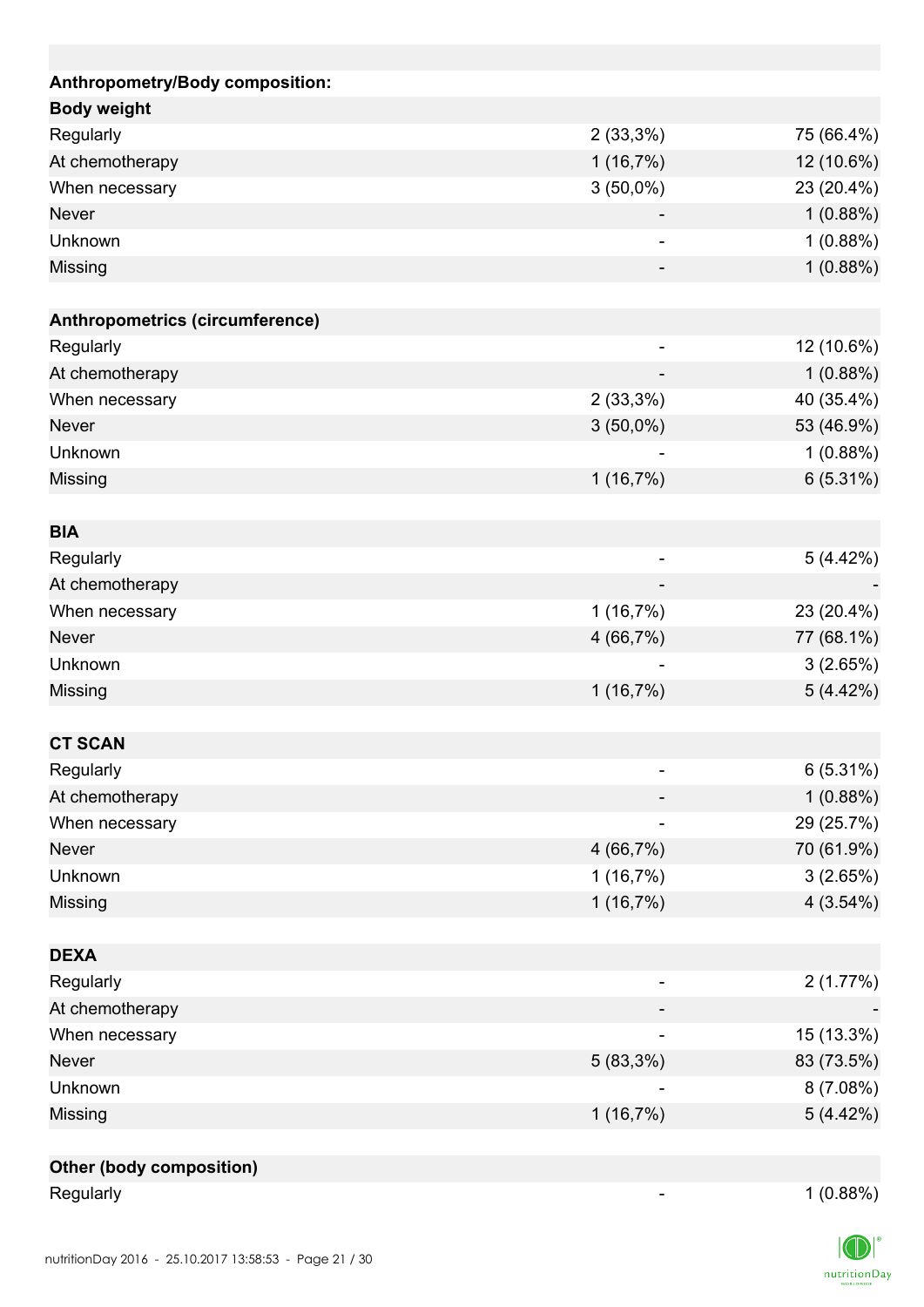| At chemotherapy                      |             |            |
|--------------------------------------|-------------|------------|
| When necessary                       |             | 16 (14.2%) |
| <b>Never</b>                         | $2(33,3\%)$ | 40 (35.4%) |
| Unknown                              | $3(50,0\%)$ | 19 (16.8%) |
| Missing                              | 1(16,7%)    | 37 (32.7%) |
|                                      |             |            |
| <b>Body function:</b>                |             |            |
| Handgrip                             |             |            |
| Regularly                            |             | 6(5.31%)   |
| At chemotherapy                      |             | 1(0.88%)   |
| When necessary                       | 1(16,7%)    | 36 (31.9%) |
| Never                                | 4 (66,7%)   | 60 (53.1%) |
| Unknown                              | 1(16,7%)    | 4(3.54%)   |
| Missing                              |             | 6(5.31%)   |
|                                      |             |            |
| 6-minutes walking test               |             |            |
| Regularly                            |             | 3(2.65%)   |
| At chemotherapy                      |             |            |
| When necessary                       | 1(16,7%)    | 32 (28.3%) |
| Never                                | 4 (66,7%)   | 66 (58.4%) |
| Unknown                              | 1(16,7%)    | 5(4.42%)   |
| Missing                              |             | 7(6.19%)   |
|                                      |             |            |
| <b>Other (body function)</b>         |             |            |
| Regularly                            | 1(16,7%)    | 4(3.54%)   |
| At chemotherapy                      | -           |            |
| When necessary                       |             | 22 (19.5%) |
| Never                                | $2(33,3\%)$ | 45 (39.8%) |
| Unknown                              | $3(50,0\%)$ | 15 (13.3%) |
| Missing                              |             | 27 (23.9%) |
|                                      |             |            |
| Nutritional requirements, calculated |             |            |
| Regularly                            | $2(33,3\%)$ | 32 (28.3%) |
| At chemotherapy                      |             |            |
| When necessary                       | $2(33,3\%)$ | 64 (56.6%) |
| Never                                | 1(16,7%)    | 5(4.42%)   |
| Unknown                              |             |            |
| Missing                              | 1(16,7%)    | 12 (10.6%) |
|                                      |             |            |
| <b>Nutritional intake:</b>           |             |            |
| <b>Every meal</b>                    |             |            |
| Regularly                            | $2(33,3\%)$ | 31 (27.4%) |
| At chemotherapy                      |             | 1(0.88%)   |
| When necessary                       | 4 (66,7%)   | 49 (43.4%) |

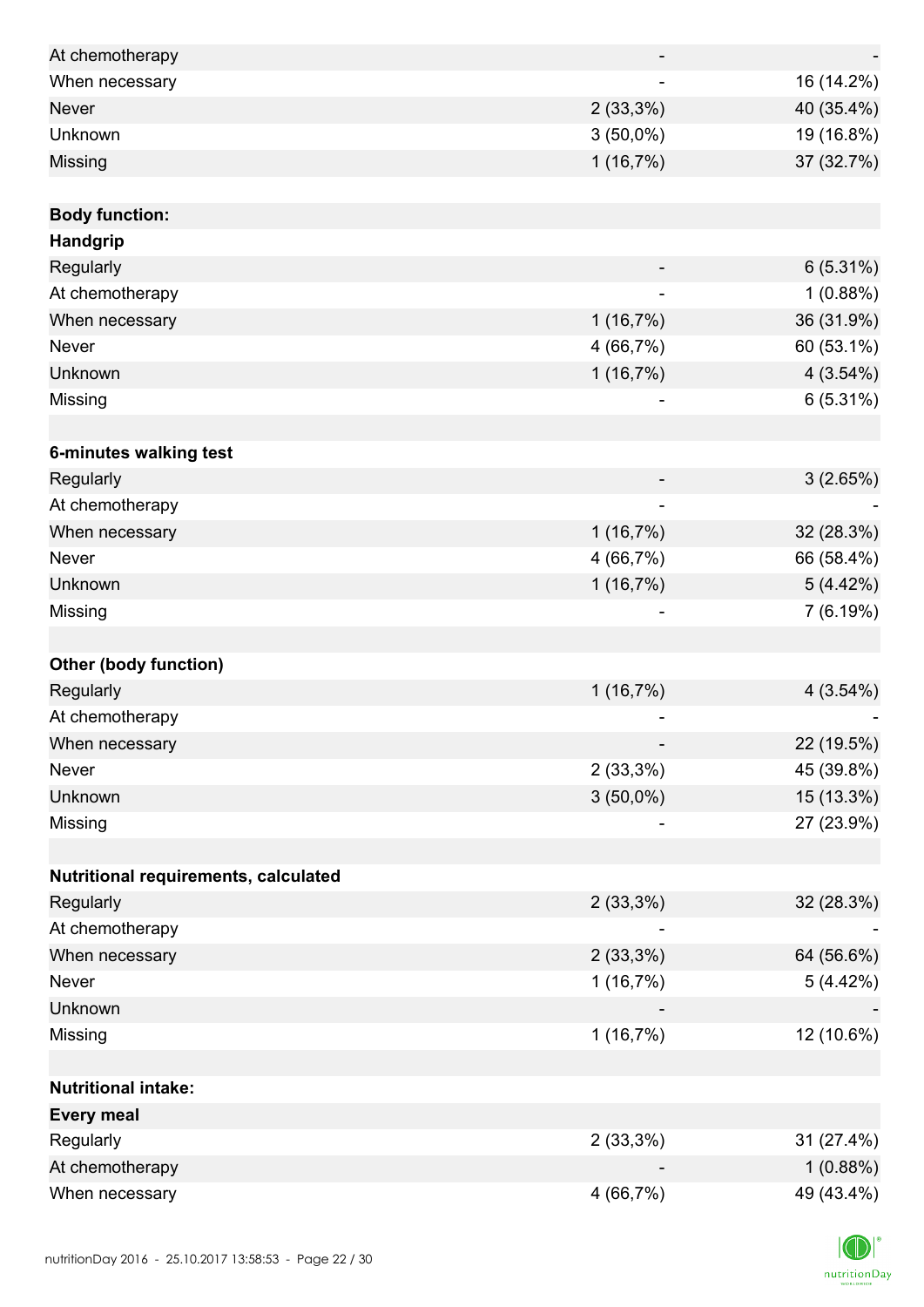| <b>Never</b>                          |                          | 13 (11.5%) |
|---------------------------------------|--------------------------|------------|
| Unknown                               |                          | 6(5.31%)   |
| Missing                               |                          | 13 (11.5%) |
|                                       |                          |            |
| 1 meal per day                        |                          |            |
| Regularly                             |                          | 12 (10.6%) |
| At chemotherapy                       |                          | 1(0.88%)   |
| When necessary                        | $3(50,0\%)$              | 34 (30.1%) |
| <b>Never</b>                          |                          | 19 (16.8%) |
| Unknown                               |                          | 9(7.96%)   |
| Missing                               | $3(50,0\%)$              | 38 (33.6%) |
|                                       |                          |            |
| 2 meals per day                       |                          |            |
| Regularly                             | 1(16,7%)                 | 12 (10.6%) |
| At chemotherapy                       |                          |            |
| When necessary                        | $3(50,0\%)$              | 33 (29.2%) |
| <b>Never</b>                          |                          | 20 (17.7%) |
| Unknown                               |                          | 9(7.96%)   |
| Missing                               | 2(33,3%)                 | 39 (34.5%) |
|                                       |                          |            |
| 24h recall                            |                          |            |
| Regularly                             | 2(33,3%)                 | 27 (23.9%) |
| At chemotherapy                       |                          | 2(1.77%)   |
| When necessary                        | $2(33,3\%)$              | 40 (35.4%) |
| <b>Never</b>                          |                          | 12 (10.6%) |
| Unknown                               |                          | 7(6.19%)   |
| Missing                               | 2(33,3%)                 | 25 (22.1%) |
|                                       |                          |            |
| Other (nutritional intake)            |                          |            |
| Regularly                             |                          | 2(1.77%)   |
| At chemotherapy                       |                          |            |
| When necessary                        | 1(16,7%)                 | 16 (14.2%) |
| Never                                 |                          | 22 (19.5%) |
| Unknown                               | 1(16,7%)                 | 17 (15.0%) |
| Missing                               | 4 (66,7%)                | 56 (49.6%) |
|                                       |                          |            |
| Questionnaire completed by            |                          |            |
| Dietitian                             | $3(50,0\%)$              | 40 (35.4%) |
| <b>Nurse</b>                          | $2(33,3\%)$              | 29 (25.7%) |
| Physician                             | 1(16,7%)                 | 38 (33.6%) |
| <b>Nutritional scientist</b><br>Other |                          | 5(4.42%)   |
|                                       |                          |            |
| Missing                               | $\overline{\phantom{0}}$ | 1(0.88%)   |

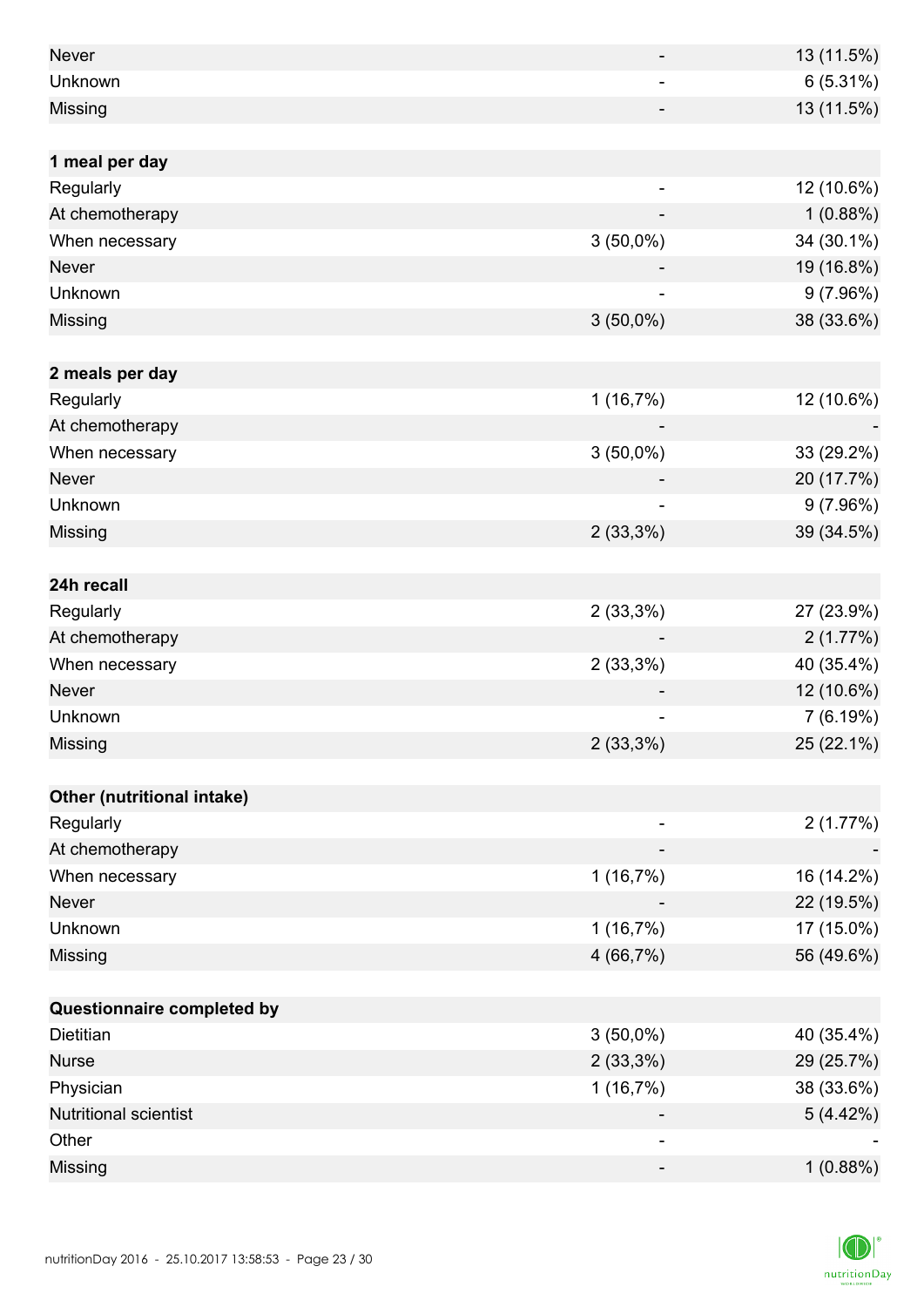|                                             | <b>YOUR RESULTS</b> | <b>REFERENCE RESULTS</b> |
|---------------------------------------------|---------------------|--------------------------|
| Number of patients completing Sheet 2_onco: | 37                  | 959                      |
| Demographic data:                           |                     |                          |
| Age (years)                                 | 69 [40-92]          | 66 [18-96]               |
| Female gender                               | 10 (27,0%)          | 378 (39.4%)              |
| Weight (kg)                                 | $67,2 \pm 13,9$     | $65.1 \pm 16.5$          |
| Height (cm)                                 | $166, 6 \pm 8, 9$   | $165.9 \pm 9.9$          |
| BMI (kg/m2)                                 | $24,1 \pm 4,2$      | $23.7 \pm 4.7$           |
| <b>Outpatient (o)/Ward (w)</b>              |                     |                          |
| Outpatient(o)                               | 1(2,70%)            | 63 (6.57%)               |
| Ward (w)                                    | 36 (97,3%)          | 892 (93.0%)              |
| Missing                                     |                     | $4(0.42\%)$              |
| <b>Goal of Therapy</b>                      |                     |                          |
| Curative                                    | 18 (48,6%)          | 554 (57.8%)              |
| Palliative                                  | 17 (45,9%)          | 343 (35.8%)              |
| Terminal                                    | 1(2,70%)            | 37 (3.86%)               |
| <b>Missing</b>                              | 1(2,70%)            | 25 (2.61%)               |
| <b>Reason for admission</b>                 |                     |                          |
| Clinical diagnostics                        | $4(10,8\%)$         | 104 (10.8%)              |
| Therapy                                     | 12 (32,4%)          | 469 (48.9%)              |
| Surgery related                             |                     | 200 (20.9%)              |
| <b>Treatment complications</b>              | 20 (54,1%)          | 119 (12.4%)              |
| Poor health status                          | 1(2,70%)            | 118 (12.3%)              |
| Independent care difficult                  |                     | 6(0.63%)                 |
| Missing                                     | -                   |                          |
| <b>Present cancer diagnosis</b>             |                     |                          |
| <b>Breast</b>                               | $3(8,11\%)$         | 51 (5.32%)               |
| Colon, rectum                               | $2(5,41\%)$         | 163 (17.0%)              |
| Prostate                                    | 4 (10,8%)           | 29 (3.02%)               |
| Lung                                        | $9(24,3\%)$         | 75 (7.82%)               |
| Skin                                        |                     | 4(0.42%)                 |
| Kidney/bladder                              | $4(10,8\%)$         | 30(3.13%)                |
| Gastric/oesophageal                         | $3(8,11\%)$         | 144 (15.0%)              |
| Pancreas                                    | $5(13,5\%)$         | 63 (6.57%)               |
| Lymphoma                                    | 1(2,70%)            | 94 (9.80%)               |
| Ears nose throat (ENT)                      | $2(5,41\%)$         | 41 (4.28%)               |
| Leukaemia                                   | 1(2,70%)            | 74 (7.72%)               |
| Genital tract                               |                     | 32 (3.34%)               |

### *V. Oncology: Cancer patients - Diagnosis & therapy ("Sheet 2 onco"):*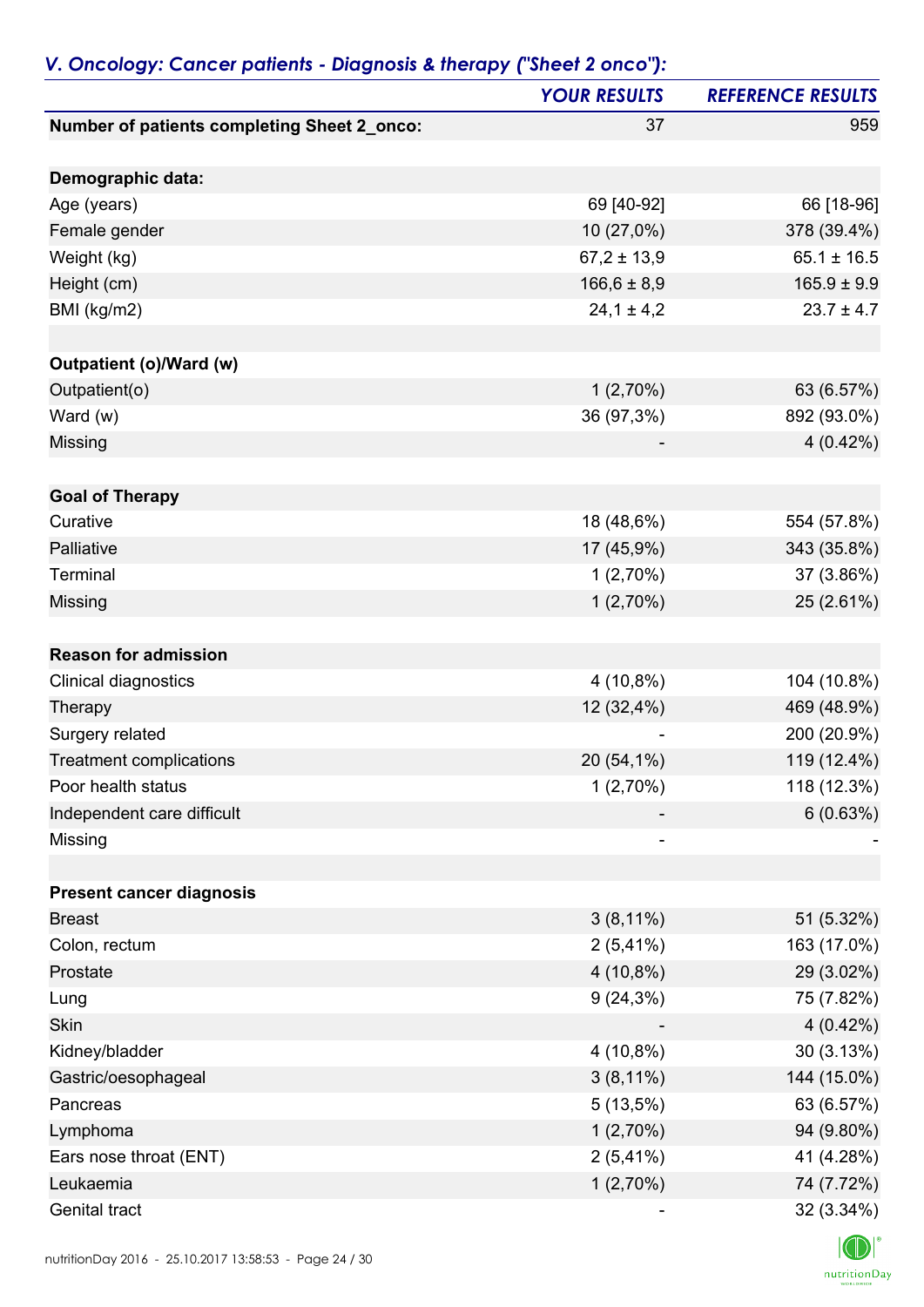| Liver                          | 1(2,70%)    | 103 (10.7%) |
|--------------------------------|-------------|-------------|
| Sarcoma                        |             | 8(0.83%)    |
| <b>Brain</b>                   |             | 11 (1.15%)  |
| Testicular                     |             |             |
| Other                          | $3(8,11\%)$ | 73 (7.61%)  |
| Missing                        |             | 11 (1.15%)  |
|                                |             |             |
| <b>Time since diagnosis</b>    |             |             |
| 0-2 months                     | 11 (29,7%)  | 344 (35.9%) |
| 3-5 months                     | $9(24,3\%)$ | 159 (16.6%) |
| 6-12 months                    | $8(21,6\%)$ | 152 (15.8%) |
| 1-2 years                      | $2(5,41\%)$ | 118 (12.3%) |
| 2-4 years                      | $4(10,8\%)$ | 77 (8.03%)  |
| > 4 years                      | $3(8,11\%)$ | 87 (9.07%)  |
| Missing                        |             | 19 (1.98%)  |
|                                |             |             |
| <b>Cancer staging</b>          |             |             |
| 0=Carcinoma in situ            | $3(8,11\%)$ | 35 (3.65%)  |
| I=Localized                    | $4(10,8\%)$ | 202 (21.1%) |
| II=Early locally advanced      | $5(13,5\%)$ | 159 (16.6%) |
| III=Late locally advanced      | 7(18,9%)    | 168 (17.5%) |
| IV=Metastasised                | 15 (40,5%)  | 287 (29.9%) |
| Missing                        | $3(8,11\%)$ | 108 (11.3%) |
|                                |             |             |
| Time since first therapy start |             |             |
| No therapy                     | $6(16,2\%)$ | 125 (13.0%) |
| Tumour staging/diagnosis       | $3(8,11\%)$ | 63 (6.57%)  |
| 0-2 months                     | 10 (27,0%)  | 267 (27.8%) |
| 3-5 months                     | $6(16,2\%)$ | 128 (13.3%) |
| 6-12 months                    | 5(13,5%)    | 135 (14.1%) |
| 1-2 years                      | $3(8,11\%)$ | 90 (9.38%)  |
| 2-4 years                      | $2(5,41\%)$ | 59 (6.15%)  |
| > 4 years                      | $4(10,8\%)$ | 98 (10.2%)  |
| Missing                        | -           | 16 (1.67%)  |
|                                |             |             |
| <b>Therapy situation</b>       |             |             |
| Diagnosis                      | $9(24,3\%)$ | 107 (11.2%) |
| Chemotherapy 1st line          | 7 (18,9%)   | 175 (18.2%) |
| Chemotherapy > 1st line        | $2(5,41\%)$ | 142 (14.8%) |
| Radiotherapy                   | 1(2,70%)    | 67 (6.99%)  |
| Target therapy                 | 1(2,70%)    | 30 (3.13%)  |
| Hormone therapy                |             | 12 (1.25%)  |
| Palliative                     | 7(18,9%)    | 108 (11.3%) |
| Surgery                        | 1(2,70%)    | 322 (33.6%) |

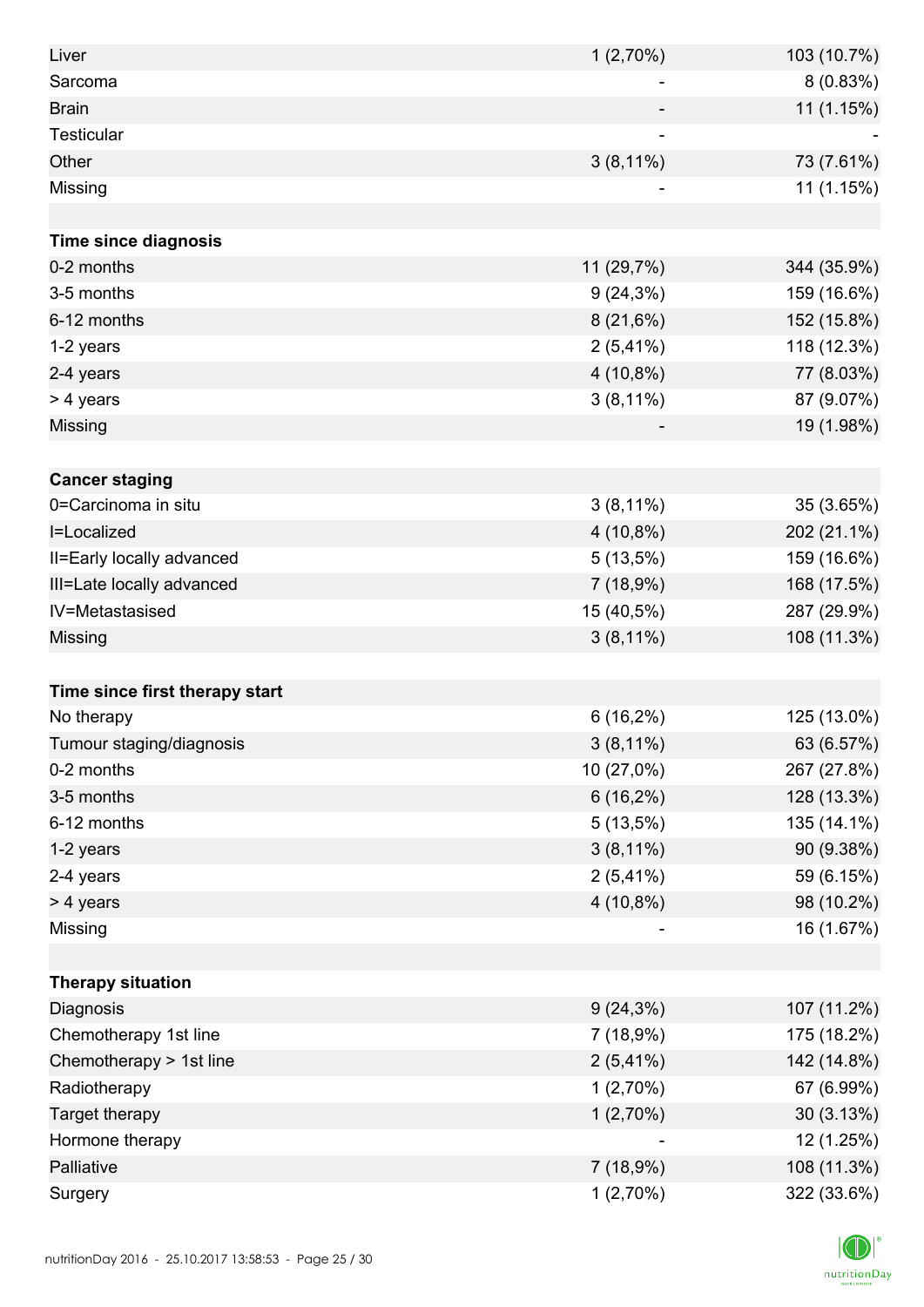| Cancer related complications                                                             | $6(16,2\%)$ | 57 (5.94%)  |
|------------------------------------------------------------------------------------------|-------------|-------------|
| Therapy related complications                                                            | $2(5,41\%)$ | 36 (3.75%)  |
| Missing                                                                                  | $1(2,70\%)$ | 13 (1.36%)  |
|                                                                                          |             |             |
| <b>Infections</b>                                                                        |             |             |
| None                                                                                     | 24 (64,9%)  | 731 (76.2%) |
| Local                                                                                    | 12 (32,4%)  | 136 (14.2%) |
| General                                                                                  | $1(2,70\%)$ | 70 (7.30%)  |
| Missing                                                                                  |             | 22 (2.29%)  |
|                                                                                          |             |             |
| <b>Nutrition Treatment</b>                                                               |             |             |
| No special diet                                                                          | 19 (51,4%)  | 453 (47.2%) |
| Individualized diet plan                                                                 | $9(24,3\%)$ | 228 (23.8%) |
| Energy rich/protein rich ONS                                                             | $5(13,5\%)$ | 120 (12.5%) |
| Enteral nutrition (via NGT/PEG)                                                          | 1(2,70%)    | 52 (5.42%)  |
| Parenteral nutrition                                                                     |             | 128 (13.3%) |
| ONS enriched with special nutrients                                                      |             | 19 (1.98%)  |
| Special nutrients (EPA, branched chained amino<br>acids, glutamine, arginine, carnitine) |             | 7(0.73%)    |
| Personal preferences                                                                     | $3(8,11\%)$ | 109 (11.4%) |
| Counselling                                                                              | $3(8,11\%)$ | 54 (5.63%)  |
| Other                                                                                    | 7(18,9%)    | 27 (2.82%)  |
| Missing                                                                                  |             |             |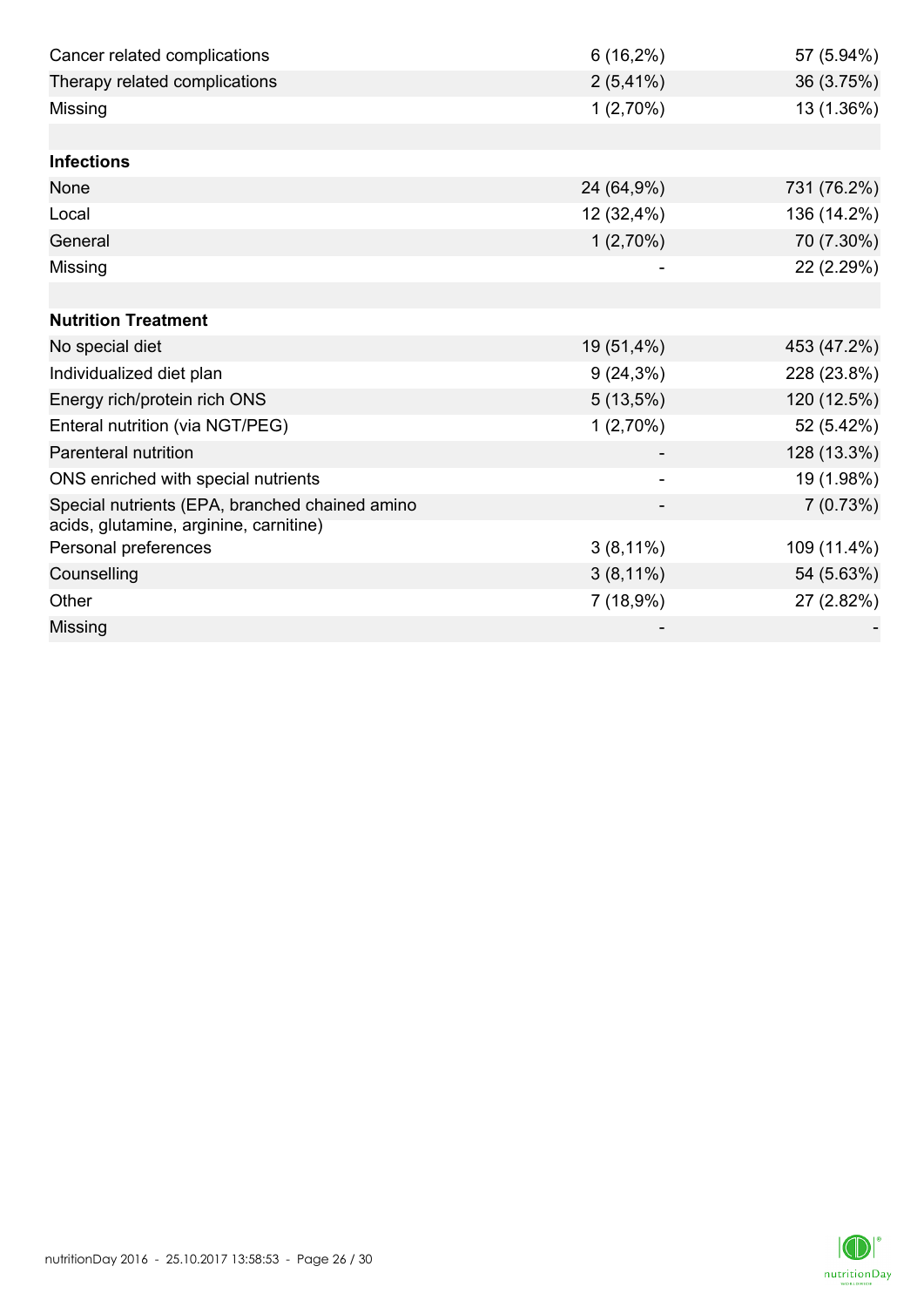|                                             | <b>YOUR RESULTS</b> | <b>REFERENCE RESULTS</b> |
|---------------------------------------------|---------------------|--------------------------|
| Number of patients completing Sheet 3_onco: | 35                  | 951                      |
|                                             | 75 [52-97]          | 70 [22-180]              |
| Body weight prior to becoming ill           |                     |                          |
| <b>Actual body weight</b>                   | 64 [37-95]          | 63 [21-128]              |
| Change in weight was                        |                     |                          |
| Intentional                                 |                     | 31 (3.23%)               |
| Unintentional                               | 22 (59,5%)          | 607 (63.3%)              |
| Weight is stable                            | $5(13,5\%)$         | 154 (16.1%)              |
| <b>Missing</b>                              | $2(5,41\%)$         | 30(3.13%)                |
| During the last week                        |                     |                          |
| Patients who have had pain:                 |                     |                          |
| Not at all                                  | 14 (37,8%)          | 329 (34.3%)              |
| A little                                    | 7(18,9%)            | 263 (27.4%)              |
| Quite a bit                                 | $4(10,8\%)$         | 161 (16.8%)              |
| Very much                                   | 8(21,6%)            | 107 (11.2%)              |
| <b>Missing</b>                              | 4 (10,8%)           | 87 (9.07%)               |
| Patients who needed a rest:                 |                     |                          |
| Not at all                                  | 8(21,6%)            | 230 (24.0%)              |
| A little                                    | 7(18,9%)            | 279 (29.1%)              |
| Quite a bit                                 | $9(24,3\%)$         | 212 (22.1%)              |
| Very much                                   | $9(24,3\%)$         | 125 (13.0%)              |
| Missing                                     | $4(10,8\%)$         | 95 (9.91%)               |
| Patients who felt weak:                     |                     |                          |
| Not at all                                  | $6(16,2\%)$         | 228 (23.8%)              |
| A little                                    | 8(21,6%)            | 266 (27.7%)              |
| Quite a bit                                 | 11 (29,7%)          | 224 (23.4%)              |
| Very much                                   | 8(21,6%)            | 135 (14.1%)              |
| <b>Missing</b>                              | $4(10,8\%)$         | 92 (9.59%)               |
| Patients who felt depressed:                |                     |                          |
| Not at all                                  | 7(18,9%)            | 348 (36.3%)              |
| A little                                    | 12 (32,4%)          | 303 (31.6%)              |
| Quite a bit                                 | $6(16,2\%)$         | 125 (13.0%)              |
| Very much                                   | $8(21,6\%)$         | 72 (7.51%)               |
| Missing                                     | 4 (10,8%)           | 89 (9.28%)               |

### *V. Oncology: Cancer patients - Appetite, food intake & quality of life ("Sheet 3 onco"):*

#### **Patients who were tired:**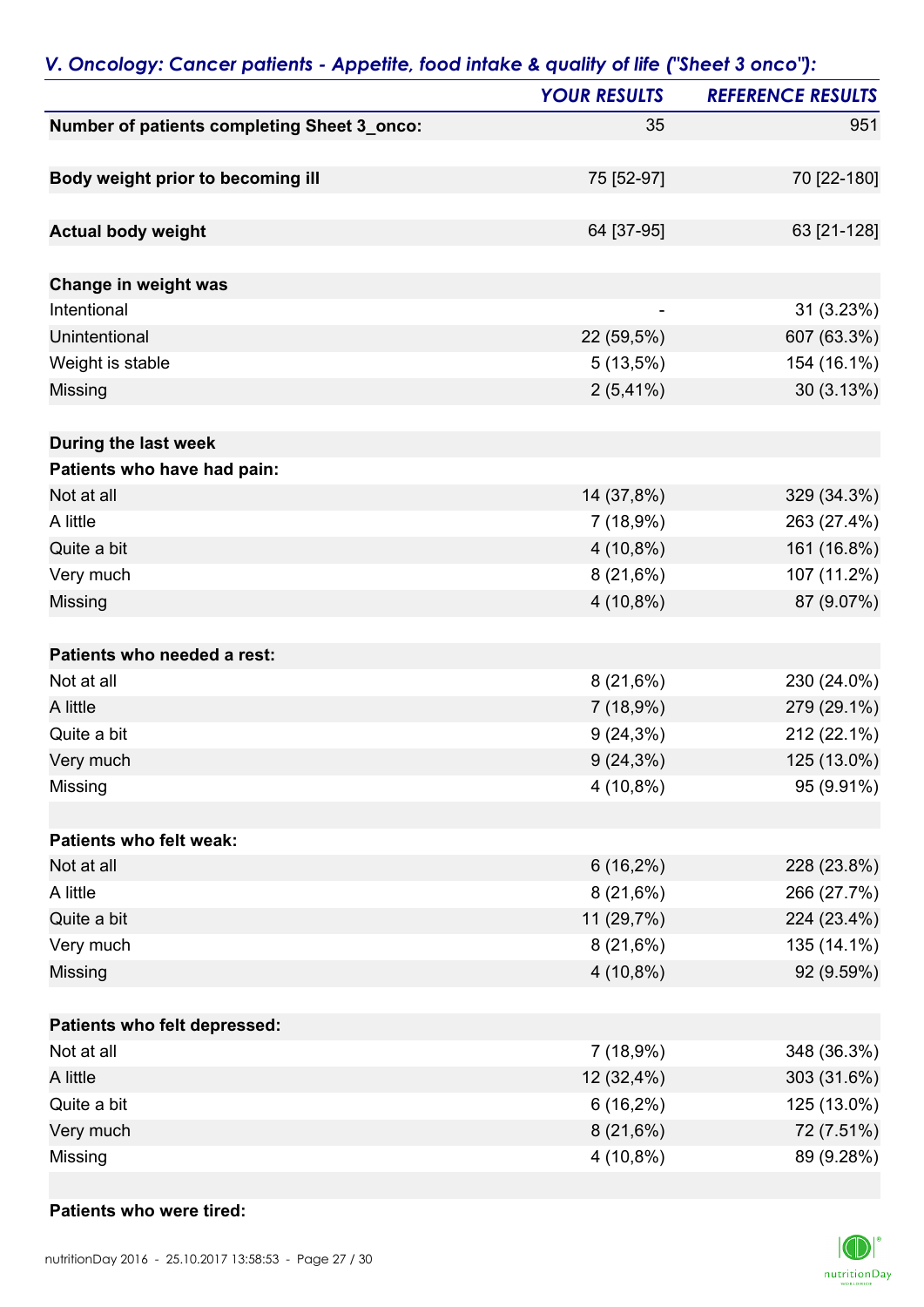| Not at all                                      | $5(13,5\%)$              | 241 (25.1%)              |
|-------------------------------------------------|--------------------------|--------------------------|
| A little                                        | 8(21,6%)                 | 283 (29.5%)              |
| Quite a bit                                     | 11 (29,7%)               | 213 (22.2%)              |
| Very much                                       | $9(24,3\%)$              | 116 (12.1%)              |
| Missing                                         | $4(10,8\%)$              | 89 (9.28%)               |
|                                                 |                          |                          |
| Patients whose pain interfered with their daily |                          |                          |
| activities:                                     |                          |                          |
| Not at all                                      | 14 (37,8%)               | 373 (38.9%)              |
| A little                                        | $5(13,5\%)$              | 220 (22.9%)              |
| Quite a bit                                     | $5(13,5\%)$              | 142 (14.8%)              |
| Very much                                       | 8(21,6%)                 | 110 (11.5%)              |
| Missing                                         | $4(10,8\%)$              | 94 (9.80%)               |
|                                                 |                          |                          |
| Patients who lacked appetite:                   |                          |                          |
| Not at all                                      | 12 (32,4%)               | 347 (36.2%)              |
| A little                                        | $9(24,3\%)$              | 238 (24.8%)              |
| Quite a bit                                     | $2(5,41\%)$              | 149 (15.5%)              |
| Very much                                       | 10 (27,0%)               | 113 (11.8%)              |
| Missing                                         | 4 (10,8%)                | 95 (9.91%)               |
|                                                 |                          |                          |
| <b>Just now</b>                                 |                          |                          |
| Patients who have pain:<br>Not at all           |                          |                          |
| A little                                        | 20 (54,1%)               | 375 (39.1%)              |
|                                                 | 8(21,6%)                 | 304 (31.7%)              |
| Quite a bit                                     | $2(5,41\%)$              | 122 (12.7%)              |
| Very much                                       | $3(8,11\%)$              | 45 (4.69%)               |
| Missing                                         | $4(10,8\%)$              | 98 (10.2%)               |
| Patients who need a rest:                       |                          |                          |
| Not at all                                      | 10 (27,0%)               | 192 (20.0%)              |
| A little                                        |                          | 322 (33.6%)              |
| Quite a bit                                     | $9(24,3\%)$<br>8(21,6%)  | 230 (24.0%)              |
| Very much                                       |                          |                          |
| Missing                                         | $5(13,5\%)$<br>4 (10,8%) | 98 (10.2%)<br>96 (10.0%) |
|                                                 |                          |                          |
| <b>Patients who feel weak:</b>                  |                          |                          |
| Not at all                                      | 12 (32,4%)               | 209 (21.8%)              |
| A little                                        | 7 (18,9%)                | 313 (32.6%)              |
| Quite a bit                                     | $8(21,6\%)$              | 219 (22.8%)              |
| Very much                                       | $3(8,11\%)$              | 99 (10.3%)               |
| <b>Missing</b>                                  | $6(16,2\%)$              | 98 (10.2%)               |
|                                                 |                          |                          |
| Patients who are depressed:                     |                          |                          |
| Not at all                                      | 10 (27,0%)               | 375 (39.1%)              |
|                                                 |                          |                          |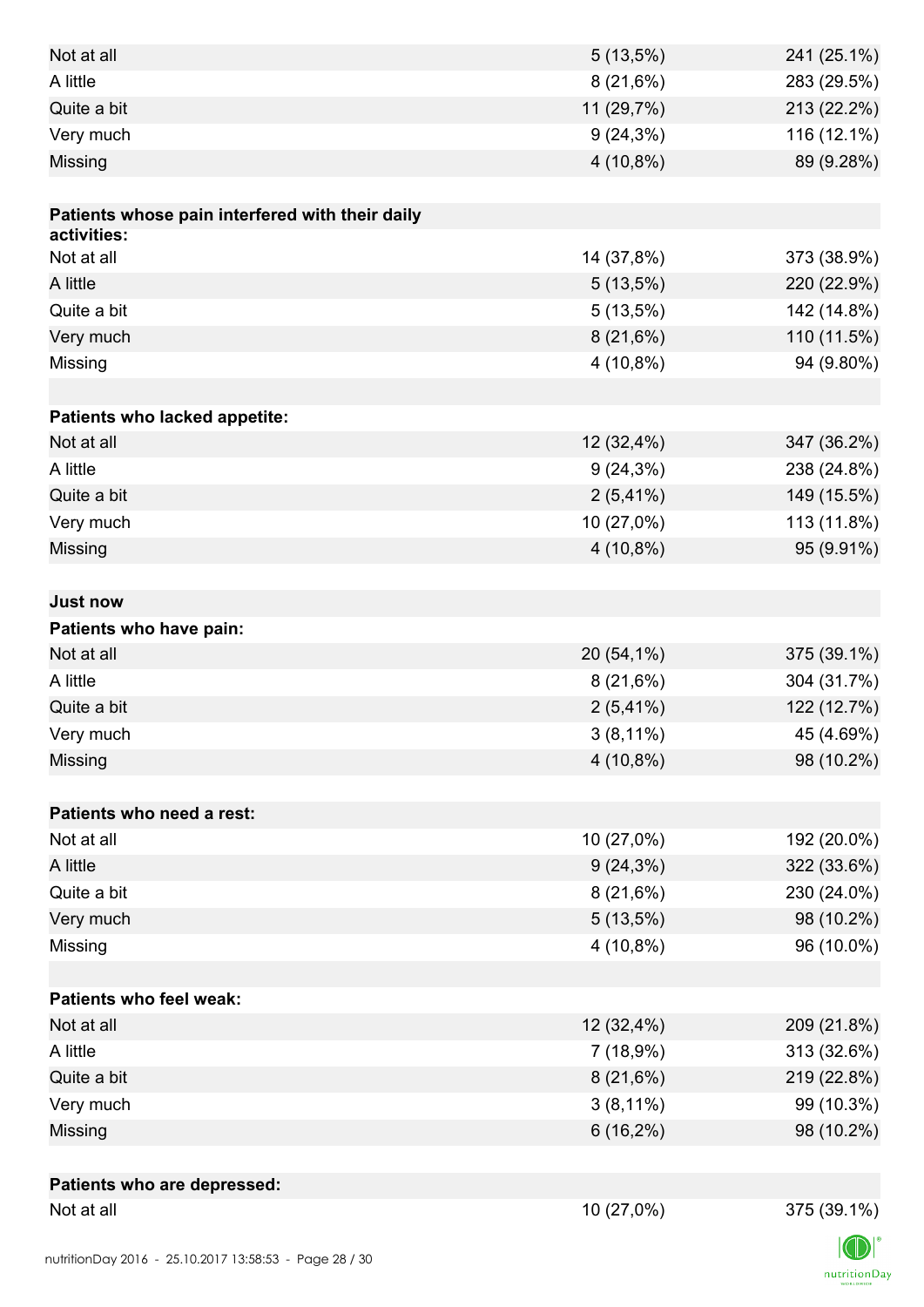| A little                                        | 15 (40,5%)  | 314 (32.7%) |
|-------------------------------------------------|-------------|-------------|
| Quite a bit                                     | $4(10,8\%)$ | 116 (12.1%) |
| Very much                                       | $4(10,8\%)$ | 39 (4.07%)  |
| Missing                                         | $4(10,8\%)$ | 96 (10.0%)  |
|                                                 |             |             |
| <b>Patients who are tired:</b>                  |             |             |
| Not at all                                      | 10 (27,0%)  | 222 (23.1%) |
| A little                                        | 10 (27,0%)  | 343 (35.8%) |
| Quite a bit                                     | $6(16,2\%)$ | 197 (20.5%) |
| Very much                                       | 7(18,9%)    | 82 (8.55%)  |
| Missing                                         | $4(10,8\%)$ | 94 (9.80%)  |
|                                                 |             |             |
| Patients whose pain interferes with their daily |             |             |
| activities:                                     |             |             |
| Not at all                                      | 15 (40,5%)  | 339 (35.3%) |
| A little                                        | $8(21,6\%)$ | 259 (27.0%) |
| Quite a bit                                     | $3(8,11\%)$ | 154 (16.1%) |
| Very much                                       | $5(13,5\%)$ | 80 (8.34%)  |
| Missing                                         | 5(13,5%)    | 100 (10.4%) |
|                                                 |             |             |
| Patients who lack appetite:                     |             |             |
| Not at all                                      | 15 (40,5%)  | 327 (34.1%) |
| A little                                        | 10 (27,0%)  | 264 (27.5%) |
| Quite a bit                                     | $3(8,11\%)$ | 157 (16.4%) |
| Very much                                       | $5(13,5\%)$ | 92 (9.59%)  |
| Missing                                         | $4(10,8\%)$ | 99 (10.3%)  |
|                                                 |             |             |
| Reasons for change in appetite/food intake      |             |             |
| Nausea/Vomiting                                 | 8(21,6%)    | 154 (16.1%) |
| Inflammation in mouth                           | 1(2,70%)    | 55 (5.74%)  |
| Pain                                            | $2(5,41\%)$ | 116 (12.1%) |
| Constipation                                    | 1(2,70%)    | 64 (6.67%)  |
| Diarrhea                                        | 1(2,70%)    | 42 (4.38%)  |
| Change in taste/smell                           | $2(5,41\%)$ | 104 (10.8%) |
| Early satiation/Loss of appetite                | $6(16,2\%)$ | 217 (22.6%) |
| Other                                           | $2(5,41\%)$ | 165 (17.2%) |
| Missing                                         | $2(5,41\%)$ | 45 (4.69%)  |
|                                                 |             |             |
| Maximum activity performed by patients          |             |             |
| Able to do sports                               |             | 38 (3.96%)  |
| Fully active                                    | $2(5,41\%)$ | 125 (13.0%) |
| Able to carry out light activities              | $3(8,11\%)$ | 184 (19.2%) |
| Able to carry out self care                     | 5(13,5%)    | 215 (22.4%) |
| Able to carry out limited self care             | 8(21,6%)    | 146 (15.2%) |
| Confined to bed or chair                        | 15 (40,5%)  | 142 (14.8%) |